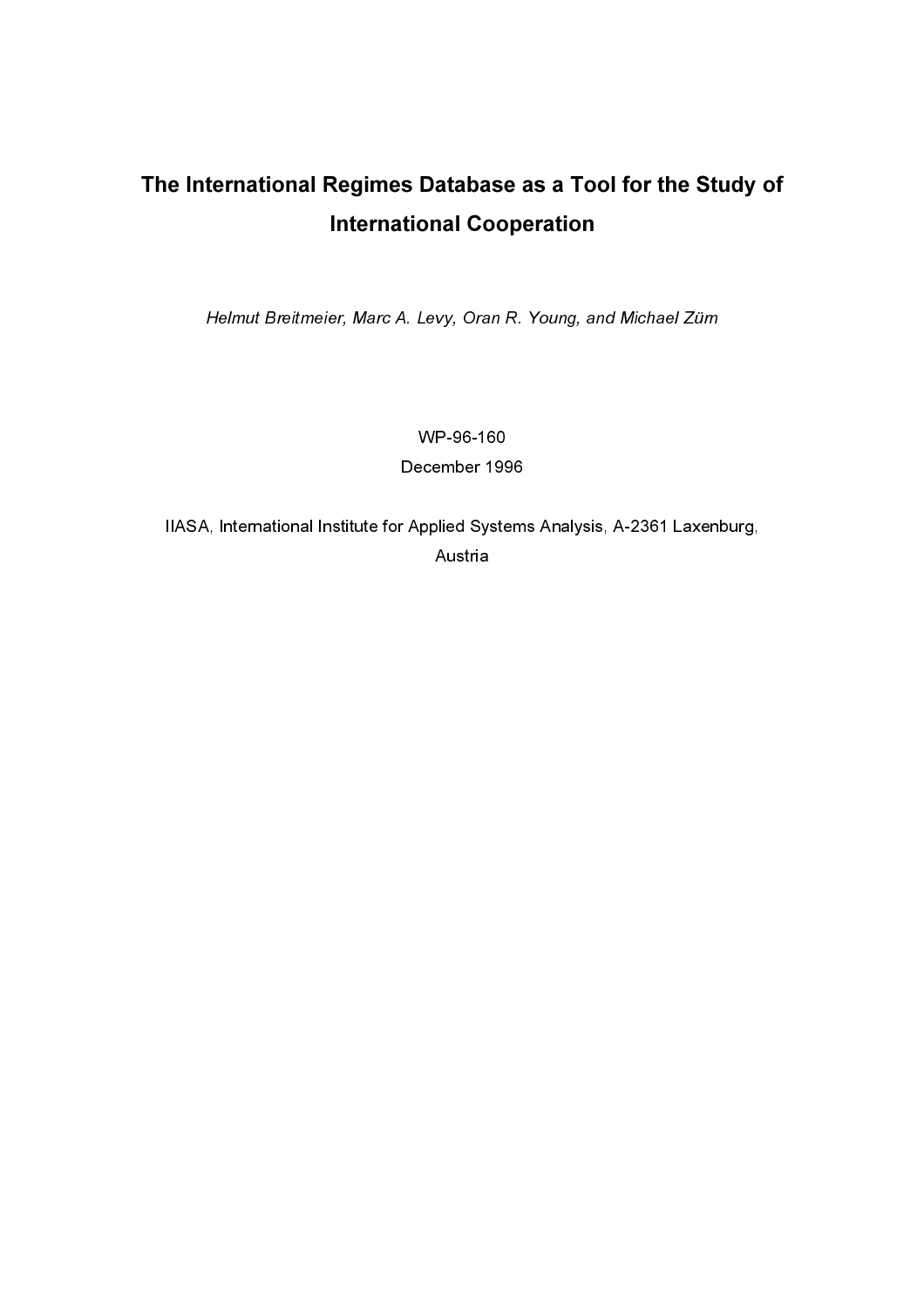### Acknowledgments

Core financial support for the International Regimes Database (IRD) has been provided by the International Institute for Applied Systems Analysis (IIASA) as part of the project on Implementation and Effectiveness of International Environmental Commitments (IEC) (IEC project leaders: David Victor and Eugene Skolnikoff). In addition, we are grateful to the U.S. National Science Foundation and to the German-American Academic Council Foundation. We would like to thank the members of IIASA's IEC project for helpful discussions. We would like to thank the following people for their comments on the IRD coding forms, advice on the IRD, and all kind of helpful support: Steinar Andresen, Sebastian Bartsch, Daniel Bodansky, Robert Friedheim, Abram Chayes, Nina Drinkovic, Thomas Gehring, Helmut Klarn, Kai Lee, Ronald B. Mitchell, Cara Morris, Harald Müller, Andre Nollkaemper, Gerard Peet, Marc Pallemaerts, Thomas Pluemper, Thomas Schelling, Gene Skolnikoff, Arild Underdal, David Victor, Jorgen Wettestad, Mark Zacher, and the participants in the IRD workshop held at the February 1995 International Studies Association meeting in Chicago.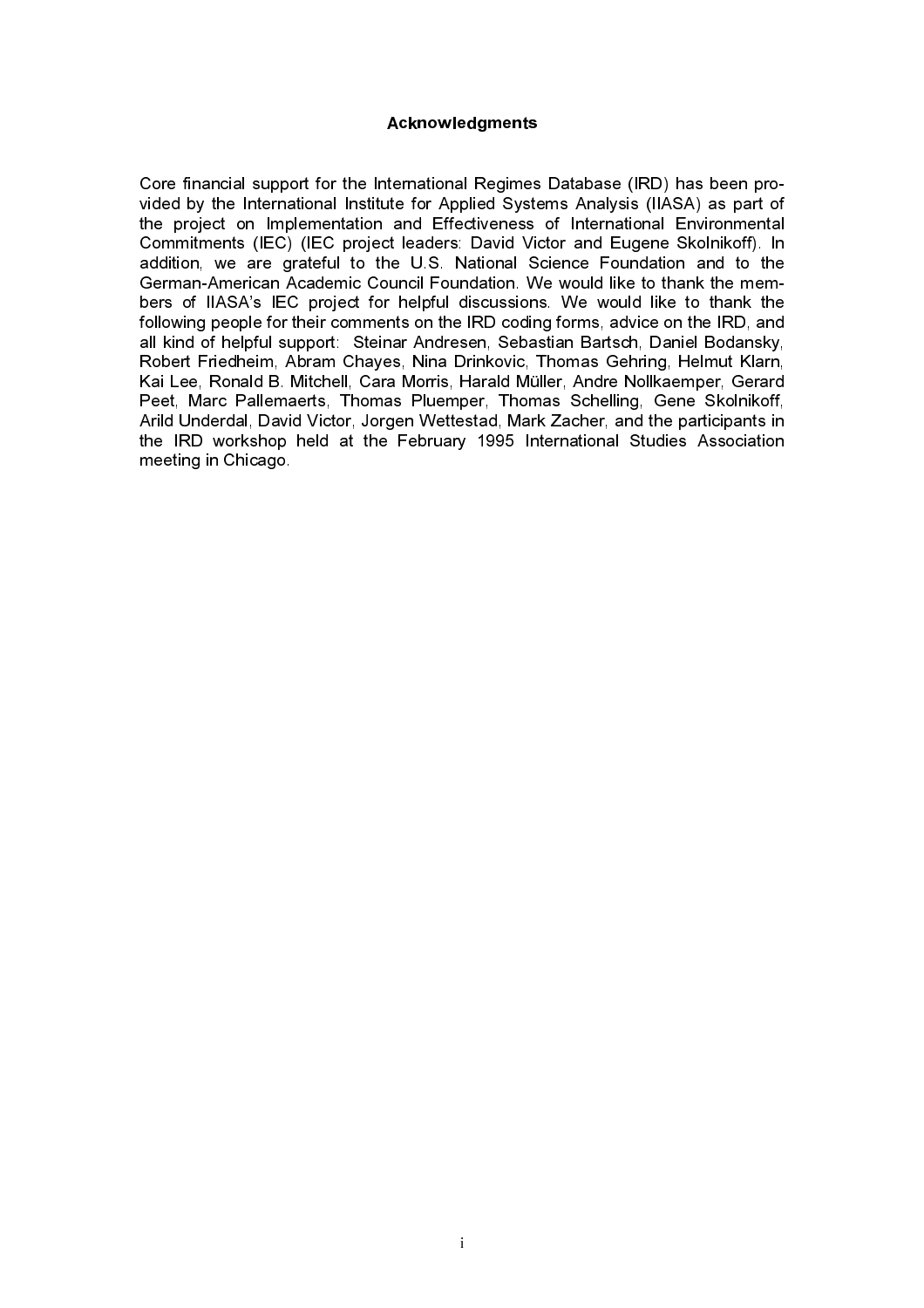## **Table of Contents**

| III. EMPIRICAL COMPARISONS AND CAUSAL INFERENCES  13             |  |
|------------------------------------------------------------------|--|
|                                                                  |  |
|                                                                  |  |
|                                                                  |  |
|                                                                  |  |
| APPENDIX I: CASES THAT COULD BE CODED DURING FIRST FOUR YEARS OF |  |
| APPENDIX II: TABLE OF CONTENTS OF IRD DATA PROTOCOL  29          |  |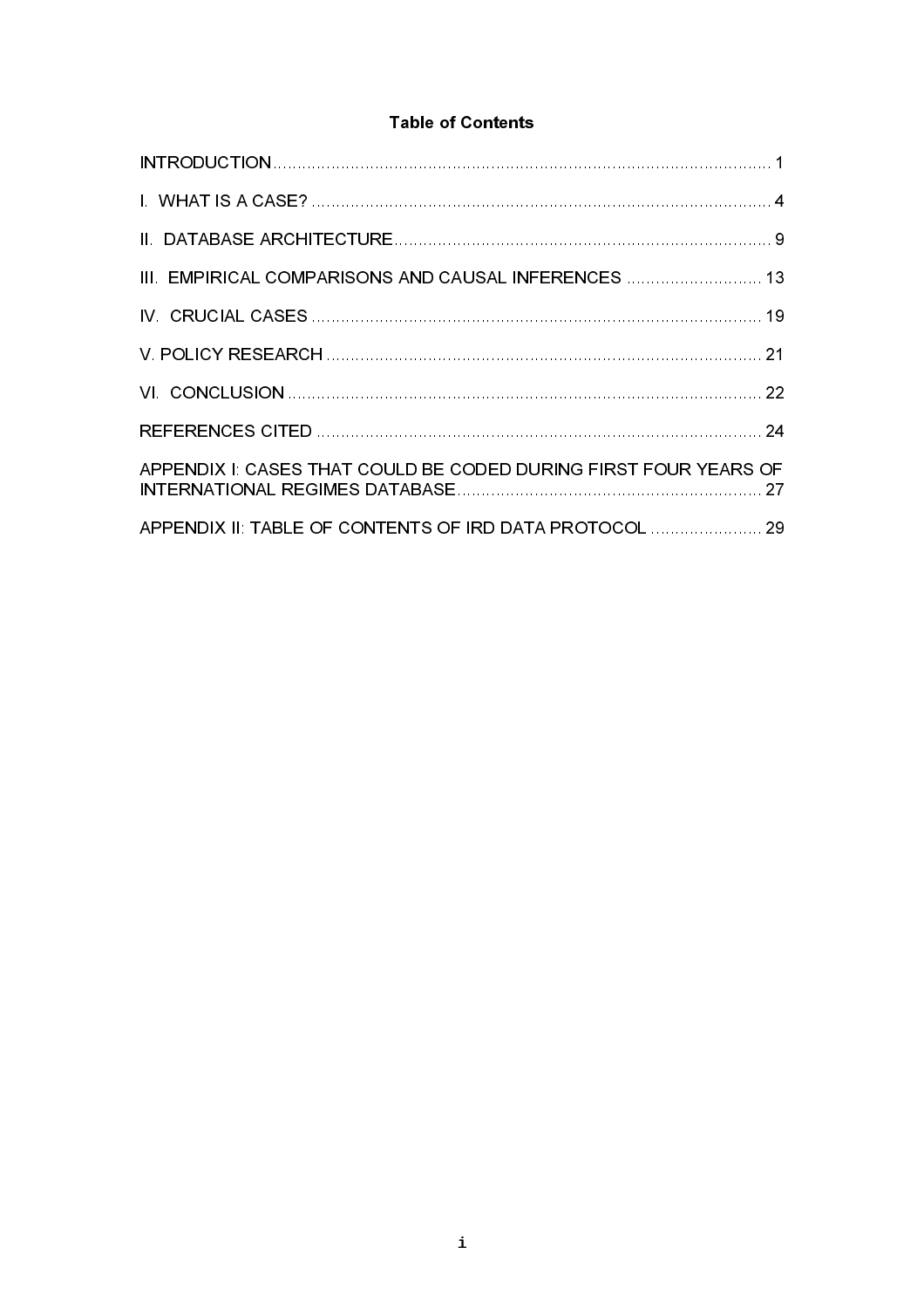#### **INTRODUCTION**

The analysis of international regimes rests on a collection of case studies, many of which contain carefully crafted causal inferences. Recently, some larger projects have begun to produce systematic comparisons of small numbers of regimes - usually 3 to 5 and never over 15 - in order to develop and test hypotheses about regime formation or consequences (Haas, Keohane, and Levy, 1993; Jacobson and Weiss, 1995; Hanf and Underdal 1997, Keohane and Levy 1996; Krasner, 1985; Rittberger 1990; Victor, Raustiala, Skolnikoff 1997; Wettestad and Andresen, 1991; Young and Osherenko, 1993). These studies have the virtue of providing rich descriptive accounts of the processes leading to regime formation in specific cases, the working of individual regimes and associated organizations, and, increasingly, the impacts of regimes on the issue areas to which they relate. But they leave much to be desired in terms of the generalizability of their findings. For the most part, the cases chosen for analysis do not constitute representative samples of the larger universe of international regimes. For understandable reasons, case selection in most studies has been driven by practical considerations instead of methodological requirements. Moreover, the choice of both dependent and independent variables for systematic attention in these small-n case studies has failed, in general, to produce a cumulative and consistent set of information on an agreed upon set of important variables. Each study, in practice, has tended to select idiosyncratic variables, or operationalize common ones in radically different ways.<sup>1</sup> As a result of these limitations, the study of international regimes stands out as somewhat peculiar in its absence of systematic, large-n studies making use of quantitative methods, methods which have advanced the state of the art in almost all other areas of political science.

Even so, the study of international regimes has already progressed beyond the production of scattered insights about the working of international institutions. Regime analysis has emerged as an enduring research program with common and comparable conceptualizations of the major issues that allow for competition among theoretical statements and provide a sound basis for empirical testing (Levy, Young and Zürn, 1995; Rittberger 1993). In addition, policy-makers are devoting increased attention to questions of international cooperation and institutions - should NATO membership be expanded, should China be allowed to join the WTO, how might the UN Security Council be reformed, and so on? These are questions that are directly related to much of the ongoing scholarship in the academic community. A particular

 $1$  The closest we find to an exception are variables dealing with structural power and with regime formation, both of which are covered in virtually every single regime study.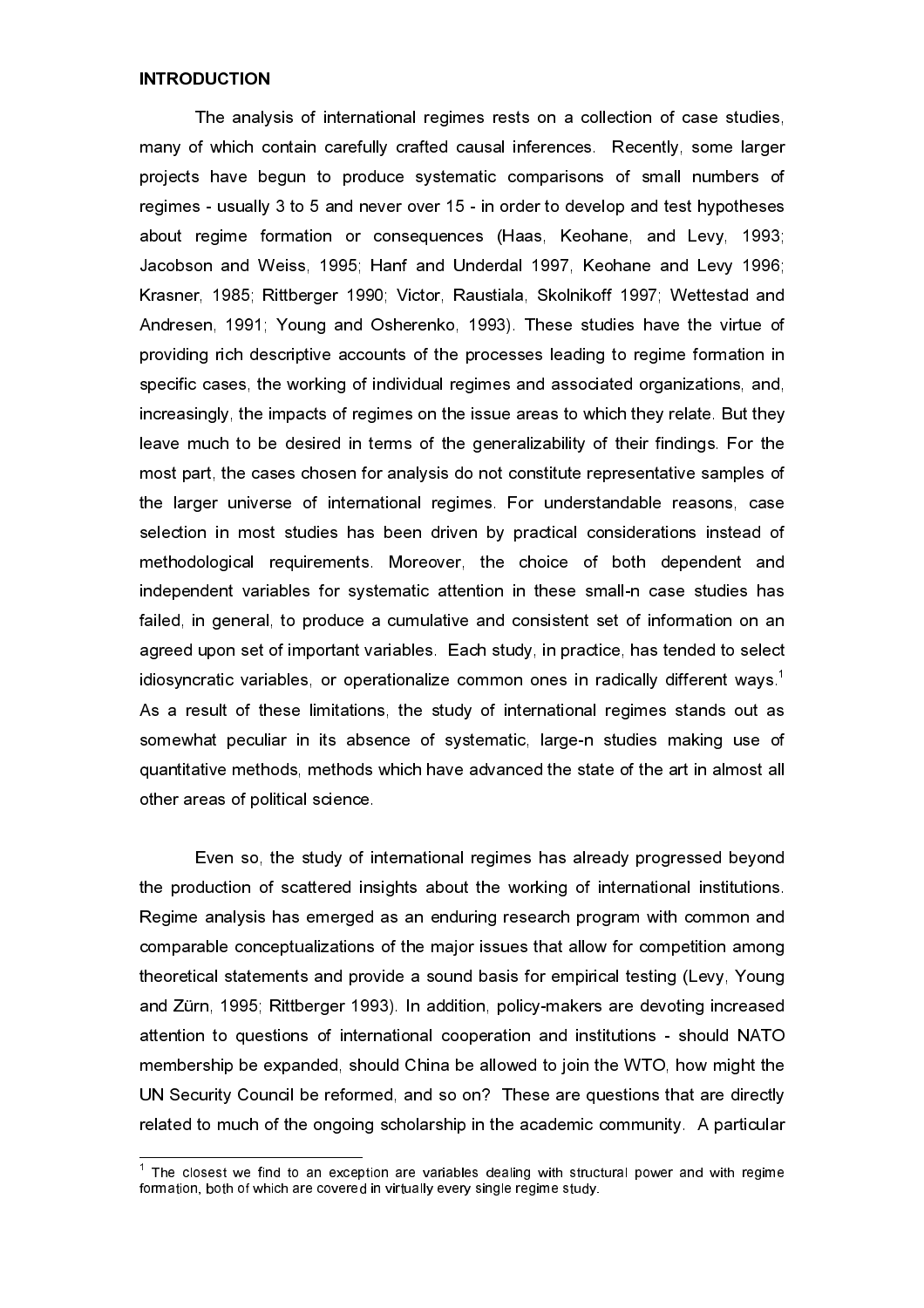strength of this scholarship is that it has brought together scholars who have different perspectives - some emphasizing the role of power, others accentuating interests, and a third group stressing ideas - but who still have a common focus on the formation, operation, and effects of international regimes treated as social institutions consisting of agreed upon principles, norms, rules, procedures, and programs that govern the interaction of actors in specific issue areas. This rare occurrence of a research program based on a common conceptualization that has produced a sizable collection of qualitative case studies offers an unusual opportunity for further development.

We have sought to capitalize on the opportunity afforded by this promising beginning by constructing a database including comparable information on a sizable collection of international regimes. The International Regimes Database (IRD) is a computerized information system containing a wide range of information on a continuously growing collection of international regimes; plans are in place to include data sets on about 60 regimes by 2000. $^2$  The database is a research tool intended primarily for use by social scientists seeking to expand knowledge regarding the formation, effectiveness, and dynamics of regimes. The value of this knowledge for practitioners responsible for establishing and operating specific regimes should also be substantial.

The database can contribute to the growth of knowledge about regimes in at least five ways, each of which addresses a common problem plaguing research based on purely qualitative case studies.

- · The database provides a common structure for individual case studies, thereby improving the compatibility of case studies carried out by different scholars and enhancing prospects for comparative analysis.
- · The database helps those looking at specific cases focus on the issues that will permit drawing justifiable inferences from their cases. The database facilitates the use of theory in efforts to understand individual cases.
- · The database makes it possible to test specific hypotheses about regime formation, dynamics, and consequences in a systematic way.

<sup>2</sup> For a list of cases potentially to be coded during the first four years of the International Regimes Database see Appendix I; cases for coding will be initially selected from this list.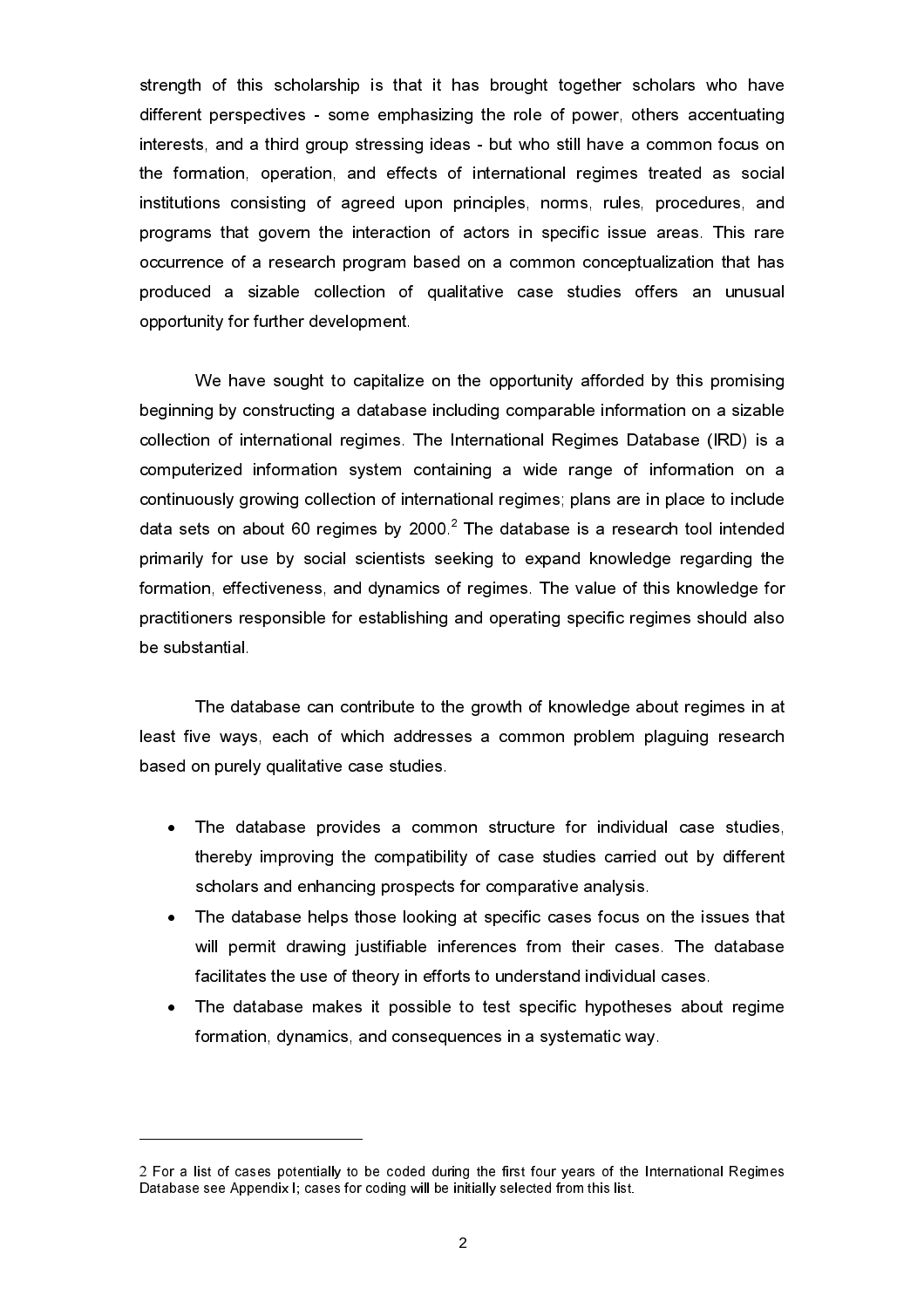- The database helps to identify crucial cases requiring more intensive study. This facilitates the generation of new hypotheses and contributes to theory refinement.
- The database draws clear distinctions among different attributes of international regimes. This makes it a useful tool for practitioners seeking to design effective regimes.

In this essay, we endeavor to extract lessons from our experience in developing the IRD likely to prove helpful to those engaged in research that accords a featured role to case studies. The argument is addressed directly to those engaged in the analysis of international regimes, but many of our insights should prove helpful to students of other international phenomena as well. In Section 1, we ask: What is a case, and how can we be sure that those engaged in case studies start with a common conceptual framework regarding the basic structure of individual cases? In the process, we lay out a general conceptual frame for studying regime formation and regime consequences that builds on the experience of those who have already conducted case studies. Analysts who adopt this flexible frame will be able to expand our general knowledge of international regimes without losing sight of the details of their own cases. Section 2 provides an overview of the set of variables included in the database and comments on some of the judgments that went into the development of this analytic structure. Although many analysts will find it impractical or unnecessary to develop comprehensive case studies addressing all the variables in the database, it is important for them to locate their own work within this larger frame and to be aware of the potential role of variables omitted from their assessments.

The next three sections focus on different uses of the database on the part of those interested in the formation and performance of international regimes. Section 3 discusses the use of the database to explore hypotheses relating to the role of specific factors (e.g., the way the problem is framed, the depth of regulatory prescriptions, the character of decision rules) thought to be important determinants of regime formation or effectiveness. In the process, we comment on the shortcomings of purely qualitative research strategies and compare and contrast them with the strengths and weaknesses of quantitative methods featuring comparisons across sizable numbers of cases for which harmonized data are available. We conclude that the IRD can be a useful instrument in both qualitative and quantitative research in international institutions. Section 4 argues that there are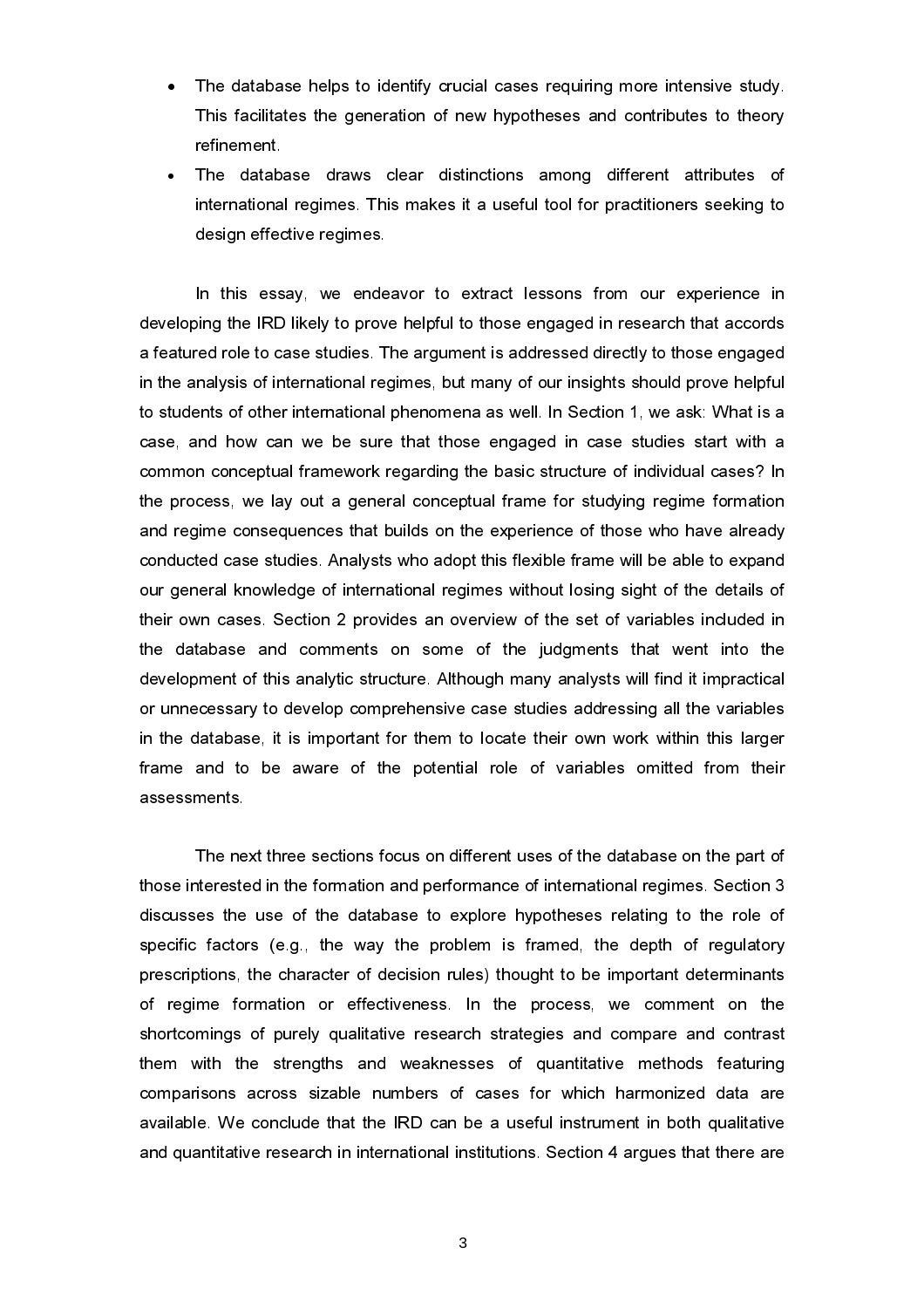opportunities to make progress in theory development through intensive examinations of individual cases. To do so, however, it is necessary to consider crucial cases that lend themselves to efforts to explore the limits of generalizations relating to regime formation or the effectiveness of regimes. This requires a consideration of the reasons why certain regimes qualify as crucial cases, a process that is facilitated by access through the database to comparable information on a wide range of cases. Finally, Section 5 argues that regime analysis has focused so far almost exclusively on the question of whether international institutions matter; it has little to say about whether and how institutional design matters. By distinguishing systematically among a large number of institutional attributes or properties, the database provides opportunities to think systematically about this important practical and theoretical concern.

## I. WHAT IS A CASE?

 $\overline{a}$ 

The case or unit of analysis for the IRD is the individual regime. We began work on the database aware of the existence of controversy about definitional matters relating to the concept of regime, but we thought that because of the underlying conceptual convergence on people's understanding of what regimes are, we would be able to identify relatively easily a more or less homogeneous universe of cases for potential consideration in the database. The first set of trial runs, however, made it clear that this was not true and that it would be necessary both to formulate some distinctions regarding the structural features of cases and to engage in negotiations with coders working on individual cases regarding how their cases map onto these structural distinctions. This resulted in the following formulations that are featured in what we now call the precoding agreement and which allow us to customize the computerized database protocol (a questionnaire asking for information on a large number of different variables) to suit the characteristics of specific cases<sup>3</sup>

A regime is a social institution consisting of agreed upon principles, norms, rules, decision-making procedures, and programs that govern the interactions of actors in a specific issue area (Krasner, 1983; Levy, Young and Zürn, 1995). An

 $3$  The precoding agreement is included in the data protocol of the International Regimes Database (Breitmeier/Levy/Young/Zürn 1996). The protocol can be obtained by writing Helmut Breitmeier, Technische Hochschule Darmstadt, D-64283 Darmstadt, Residenzschloß, Marktplatz 15 (email: breit@polihist.pg.th-darmstadt.de), or by pointing your worldwide web browser at http://www.dartmouth.edu/~arctic/ird/.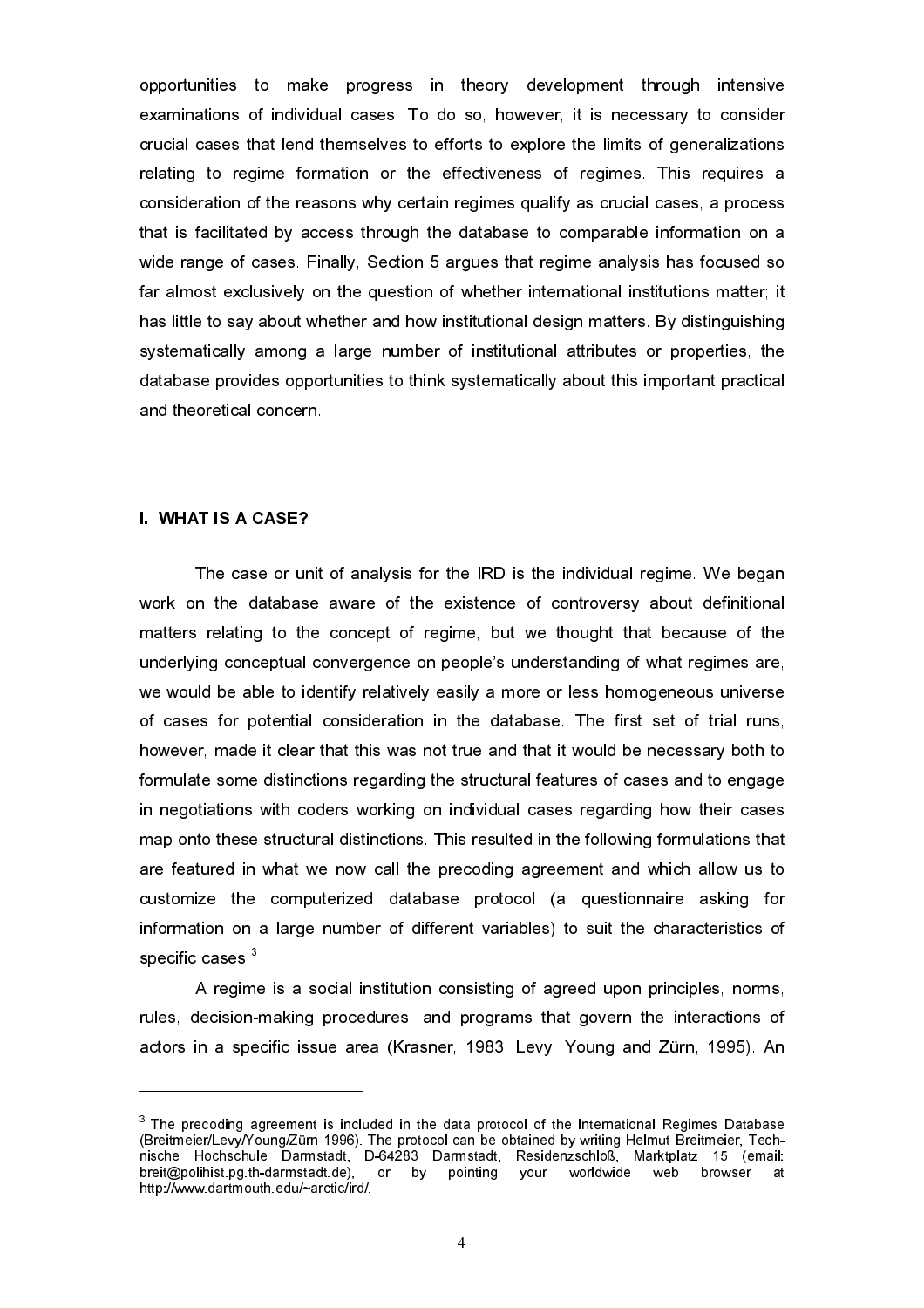issue area is defined by reference to problem or problems that actors wish to manage. The scope of an issue area is subjectively defined, mainly on the basis of the perceptions of decision-makers and the organization of governmental structures within participating states (Haas 1980). Regimes are social practices that may encompass both a number of explicit agreements and a variety of informal understandings that produce varying degrees of convergence of expectations regarding the behavior of regime members. As such, regimes have temporal boundaries in the sense of starting points and, in some cases, end points. It is therefore necessary to identify: (1) the problem(s) to which the regime constitutes a response, (2) the external boundaries of the regime or, in other words, what is part of the regime and what is external to it or what constitutes the environment in which it operates, and (3) the internal boundaries of the regime, including discrete components of the regime itself and the temporal structure of the regime. The purpose of the precoding agreement is precisely to identify these three characteristics.

In general, international regimes are problem-driven in the sense that they come into existence to solve or manage problems that individual actors in international society are unable to cope with on their own. Yet there is often considerable scope for interpretation in framing these problems; participants do not always agree with each other regarding the nature of the problem, and specific regimes can deal with more than one subproblem at the same time. With respect to the first issue, we suggest describing the problem in terms of activities causing the problem or in terms of costs - of any kind - attributable to the problem. If it is hard to identify a problem unambiguously, it will be necessary to describe two or more problems underlying the regime and specify whether these are subproblems representing distinct elements of the issue area or alternative ways of framing the problem favored by different actors. The regime dealing with trade in chemicals and pesticides, for instance, illustrates the case of subproblems. It encompasses two subproblems, one pertaining to public health (especially in developing countries) and the other dealing with the harmonization of international trade. The Baltic Sea regime, by contrast, illustrates the case of differing perceptions of the same problem, since some participants treated the problem as one of marine pollution, while others saw it as a matter of finding a vehicle for expanding East-West cooperation.

The first fifty cases to be coded will all be international environmental regimes. There are many reasons for concentrating on environmental regimes at the beginning. The dramatic increase in environmental regimes in the past twenty years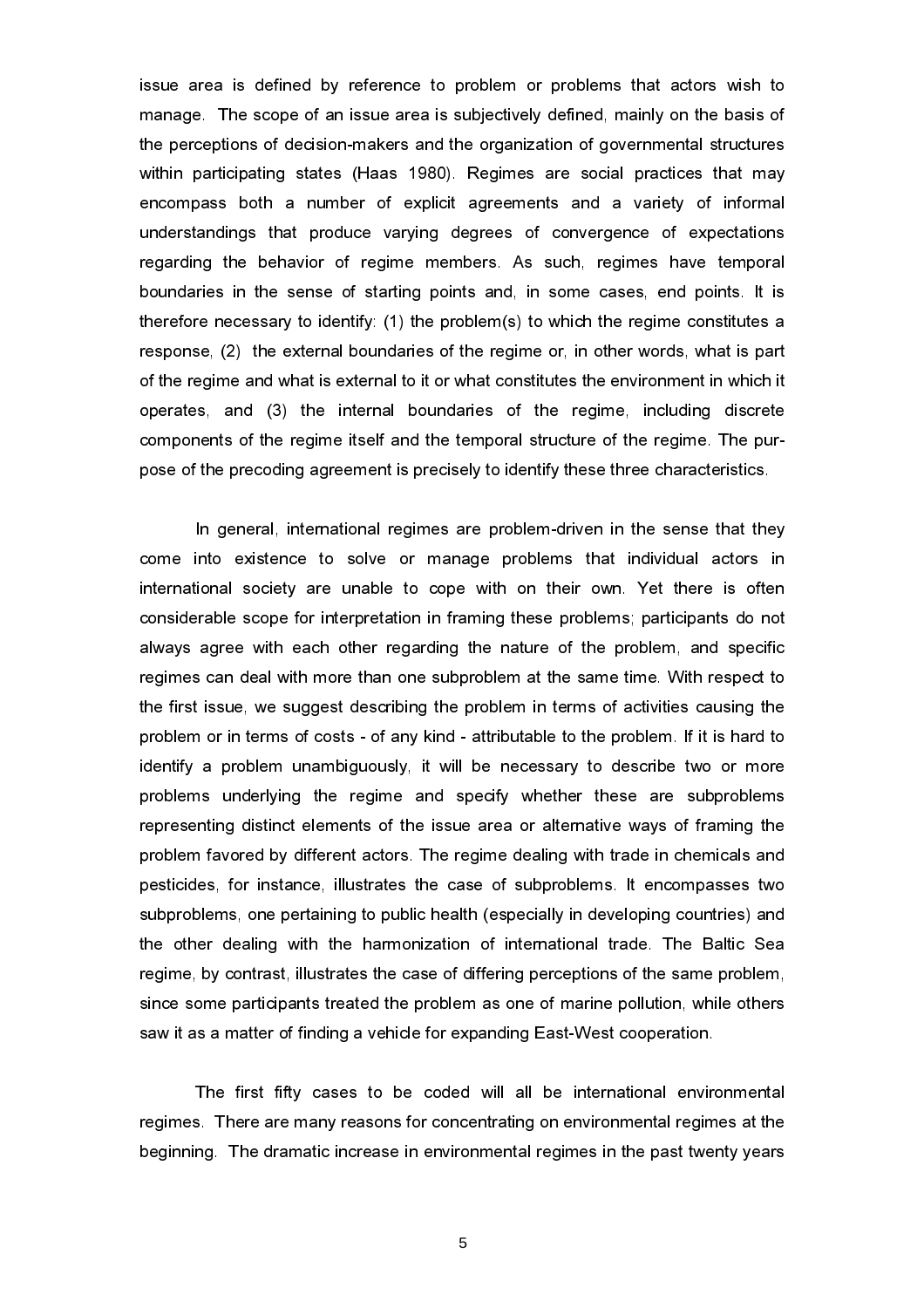has generated intense interest among practitioners as well as academics.<sup>4</sup> There are also methodological benefits to be derived from clustering the initial regimes in a common broad issue area, in order to provide adequate controls and to provide a sufficient number of cases for hypothesis testing. That said, it is clear that there are also profound benefits to be had from eventually including other types of international regimes in the database. The most obvious of these benefits are that scholars and practitioners interested in other issues will be able to use the IRD, and that it will permit investigation of interesting questions having to do with whether the nature of the issue area affects the creation and operation of international regimes. Therefore we have always intended that eventually the IRD would expand to include regimes covering security, economic, human rights, and other issues. Our plan is that once the database covers 50 environmental cases we will start to code other types of regimes. Environmental regimes will continue to be coded as needed, but the emphasis will shift to other types.

Although regime formation is not an instantaneous process, it is useful for purposes of analysis to specify a temporal starting point for each case included in the database. Many regimes operate on an ongoing basis. But international regimes also go out of existence from time to time. When this happens, it is necessary to specify a termination point for the regime. In addition to these temporal boundaries, it is important to specify the substantive boundaries of regimes in the sense of differentiating between elements of the regime itself and features of the surrounding environment. Normally this involves identifying the regime's constitutive elements, whether these are formal agreements or informal understandings. The questions for each case study, then, are: When did regime formation occur? Is there more than one plausible starting date for this case? Did the regime cease to exist? If so, when did termination occur?

We normally date the establishment of a regime from the signing of a document (whether legally binding or not) in which the parties agree to the constitutive provisions of an institutional arrangement. Of course, most regimes

 $\overline{a}$ 

 $4$  Two simple illustrations will help make the point: (1) In his April 1996 speech at Stanford University, Secretary of State Warren Christopher announced a set of environmental initiatives which included a major conference to be organized by the State Department in 1998 on the subject of the implementation (and effectiveness) of international environmental agreements; and (2) during the past ten years several high-profile academic bodies, including the NSF, the National Academy of Sciences, and the Social Science Research Council, among others, have created programs to address the "human dimensions of global change", an area in which knowledge on international environmental cooperation is highly pertinent.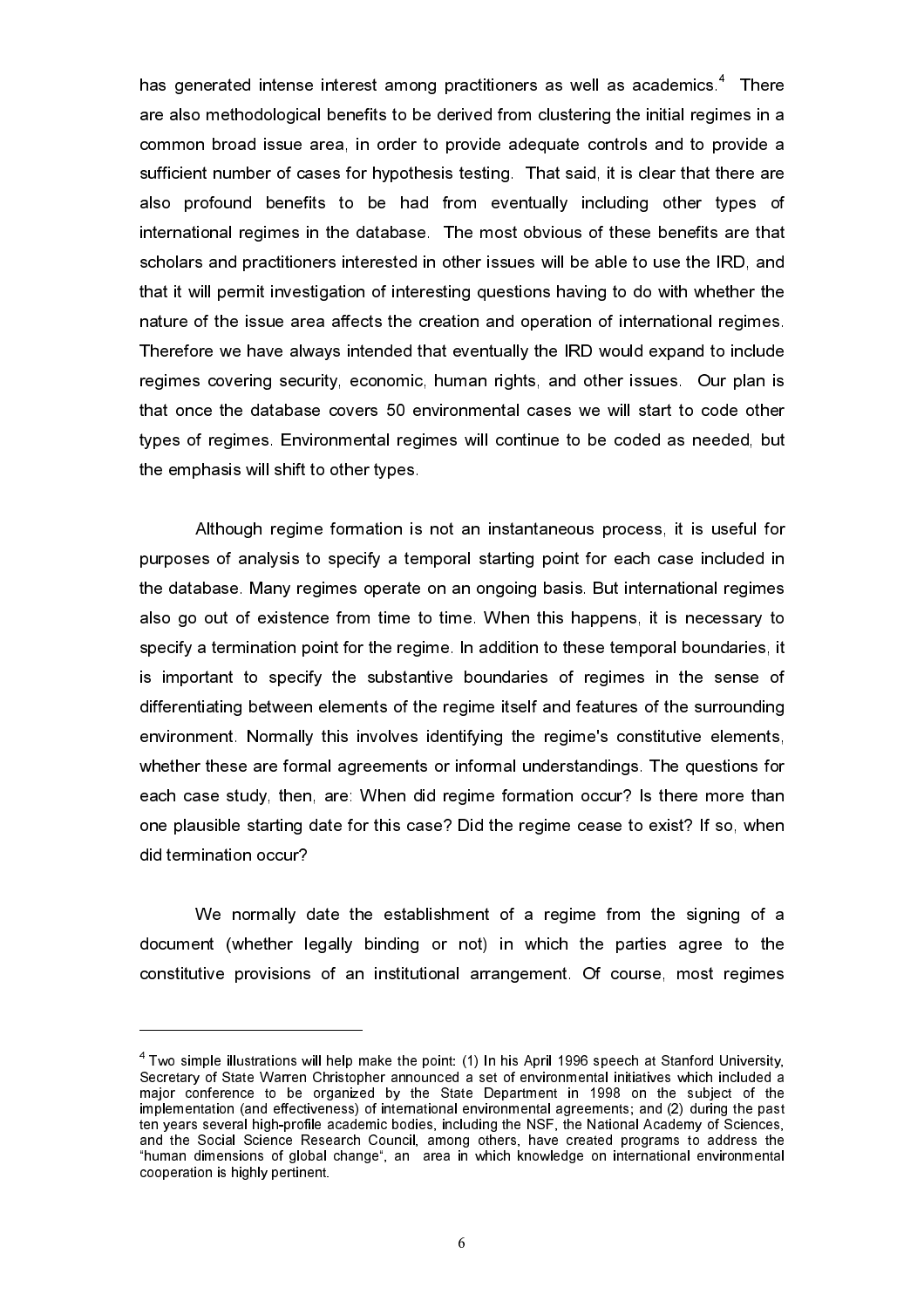continue to grow over time through the deepening of cooperation or the extension of functional scope. A regime ceases to exist, on the other hand, if (1) there is a temporal discontinuity in the operation of the regime, and (2a) there is no identifiable successor or (2b) the successor involves a fundamental change in terms of leading actors or the definition of the problem producing new governing principles/key norms that are at odds with the old ones. Temporal discontinuity takes place when a complete cessation of regime activities occurs or actors no longer feel obliged to justify actions that contradict regime obligations or one or more essential parties abrogate the agreement. To illustrate, the North Pacific fur seal regime came into existence long before World War II but did not operate during the war years. Because it resumed after the war without significant changes in leading actors or in guiding principles/norms, it should be analyzed as one regime. The failure of the United States to agree to an extension of this regime during 1984-1985, on the other hand, terminated the arrangement. Similarly, despite the emergence during the 1970s and 1980s of governing principles at odds with those articulated in the 1946 convention, we treat the whaling regime as one case because there was no discontinuity in the operation of the regime.

We have found that it is also helpful to make distinctions among both analytically differentiable components and temporal watersheds within the same regime. These distinctions are not as fundamental as those described in the preceding paragraph; they pertain to differences within regimes rather than between regimes. Yet it is often necessary to make use of such distinctions to formulate intelligible answers to questions included in the database's protocol. Regimes frequently encompass two or more distinct institutional arrangements - we call them components - that together make up the regime as a whole. Many questions included in the database protocol apply to individual components rather than to the overall regime. In some but not all cases, it is possible to identify a single component (e.g., a framework convention) as the regime's core with other components (e.g., substantive protocols) occupying positions ancillary to the core. We distinguish separate regime components if there are (1) distinct institutional forms (e.g., separate treaties, protocols, annexes) and (2) one or more of the following conditions obtains: (2a) the distinct forms deal with different subproblems (see above); (2b) they cover differentiable sources of the problem (e.g., the European acid rain regime includes separate protocols regulating emissions of  $SO_2$ ,  $NO_x$ , and VOCs in addition to its framework convention); (2c) the distinct forms are aimed at different regulatory targets (e.g., the global trade regime encompasses different rules for trade in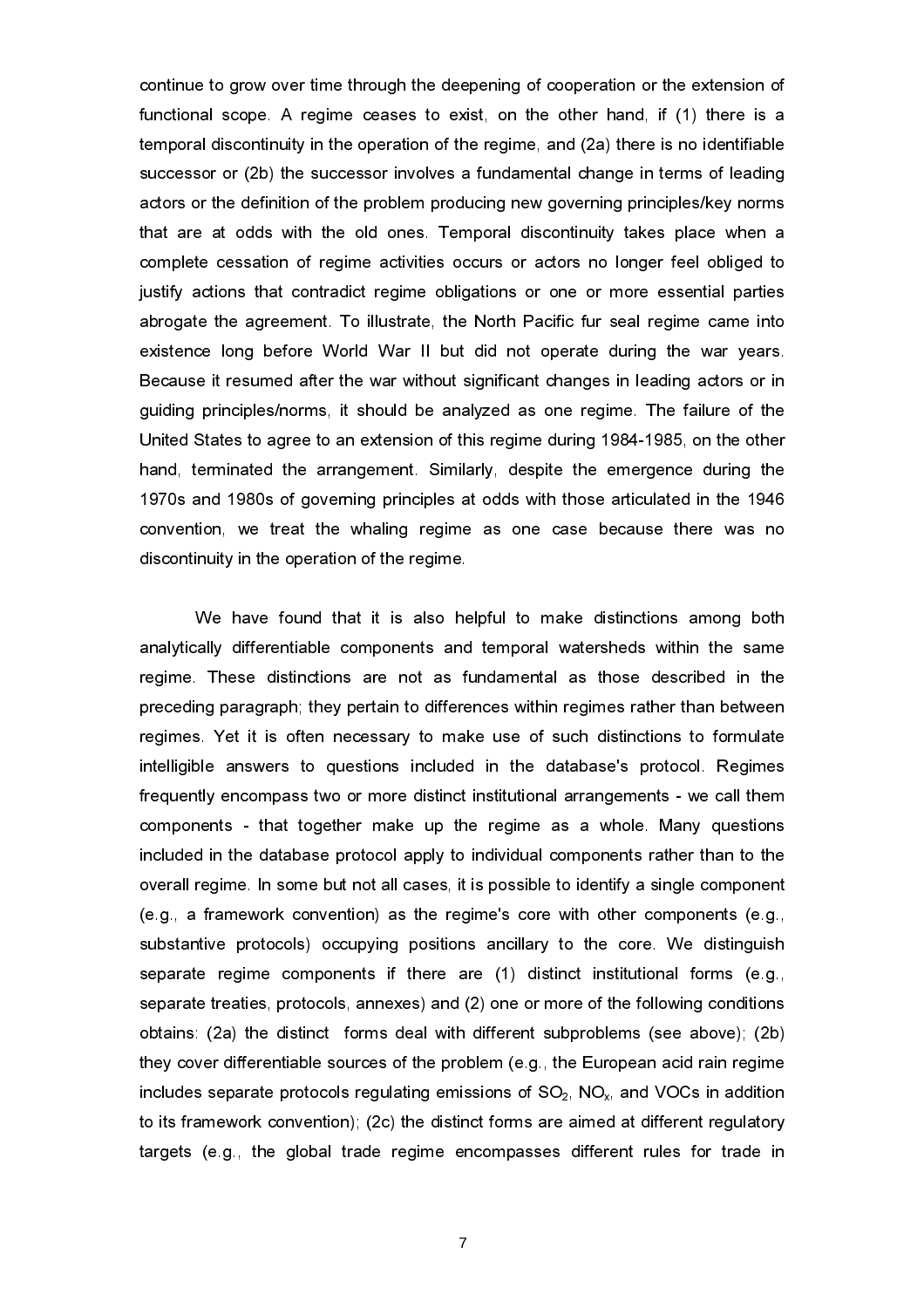manufactured goods, agricultural goods, and services), and (2d) the distinct forms aim at different clusters of actors (e.g., the nuclear non-proliferation regime includes different norms and rules aimed at nuclear-weapon states and nonnuclear-weapon states). These distinctions lead to the following questions: Does the regime have two or more components? When did each of these components come into existence and become a part of the regime? Does one of these components constitute the core of the regime?

A watershed, in contrast to a transition from one regime to another, marks a major change within a regime and divides the regime into distinct time periods. A watershed occurs if there is (1) a temporal discontinuity in the operation of the regime, or (2) a significant restructuring of principles/key norms (the new principles need not necessarily be at odds with the old ones), or (3) a significant change in the group of leading actors, or (4) a significant expansion in functional scope (e.g., a radical deepening of regulative rules). In cases involving watersheds, the database includes separate questions covering the periods before and after the watershed.

In addition to the three main characteristics of the regime (dates of operation, components, and watersheds), we also ask questions about individual actors who are especially important within the issue area in question. In cases where there are only a few actors, it is possible to supply data on all those participating in the formation and operation of a regime. A growing number of cases, however, involve too many actors to cover exhaustively. In such cases, it is necessary to identify the most important actors for purposes of answering actor-specific questions. Thus, we ask which five or six actors are the most important for purposes of answering questions relating to a case that are actor-specific. Factors to consider in answering this question include: (1) major role in causing the problem(s), (2) major role (potential or actual) in solving the problem(s), (3) major role in creating the regime, and (4) major role in developing strategies to implement the provisions of the regime. To be relevant to competing analytical perspectives (and to permit more accurate understanding) we do not restrict the identification of important actors to states, but permit non-governmental organizations and individual leaders to be identified as well.

Identifying important actors and supplying information about each of them complicates the structure of the database and its coding. However, practical and analytical imperatives made it unavoidable. Practically, we found that it was impossible to answer many interesting questions about regime formation or regime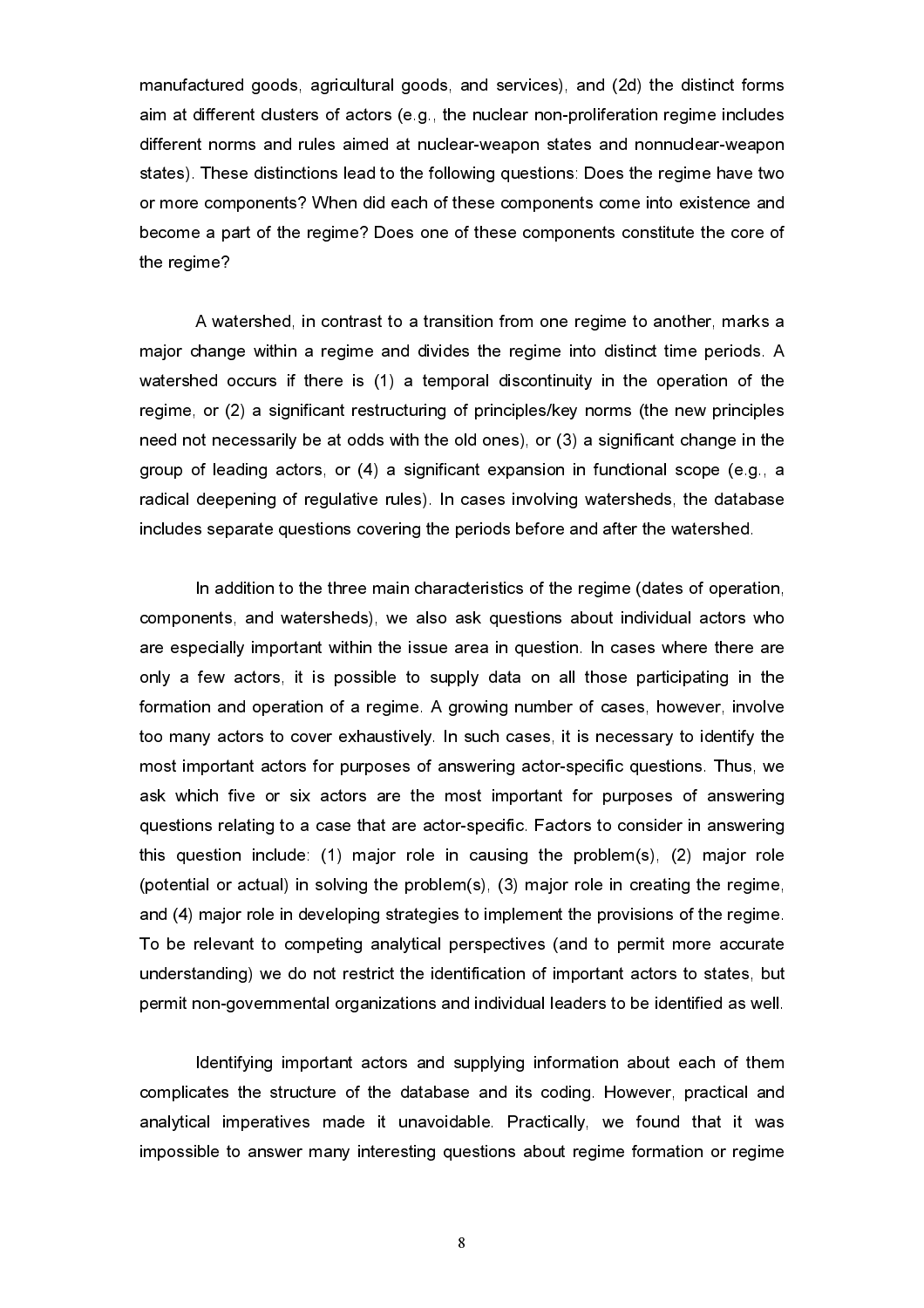consequences in the aggregate. Actors participated in the formation process with different motives and strategies, and likewise reacted to the regime's operation quite differently depending on whether they supported the regime's goals, whether they had the capacity to implement its provisions and so on. Questions that elicited vague, tentative or highly qualified answers in the aggregate (if answered at all) elicited precise, confident answers when framed with respect to individual actors. Analytically, we realized that constructing reliable causal models of regime effects required data on the important causal impacts that regimes have on important actors.

#### II. DATABASE ARCHITECTURE

Armed with this characterization of the individual case, we can turn to issues pertaining to the architecture of the database itself. Decisions about such matters are reflected in what we call the database protocol, which takes the form of a questionnaire that contributors use to supply information about the case they have agreed to code. In the course of our work on the IRD, it quickly became apparent that the development of such a protocol requires numerous decisions that have important consequences for both the information included in the protocol and the uses to which it can be put. In this section, we comment on some of the most significant of these decisions and briefly describe the contents of the resultant protocol.<sup>5</sup>

To begin with, it is necessary to draw a clear line between what is covered by the database and what factors are excluded from the database, even though they may be relevant to research in this area. For example, we do not include within the database itself information about the nature of international society as a whole (e.g., the distribution of power within this society), or about many characteristics of the members of international regimes (e.g. whether they are democracies or advanced industrial societies). This is not to say that such information is irrelevant to some aspects of regime analysis. Analysts may wish to explore questions regarding the extent to which various features of the international power structure are important to regime formation, or the extent to which regimes whose members are all democracies perform better than mixed regimes. But it is impossible to include all

 $5$  For a list of questions of the IRD database protocol see Appendix II.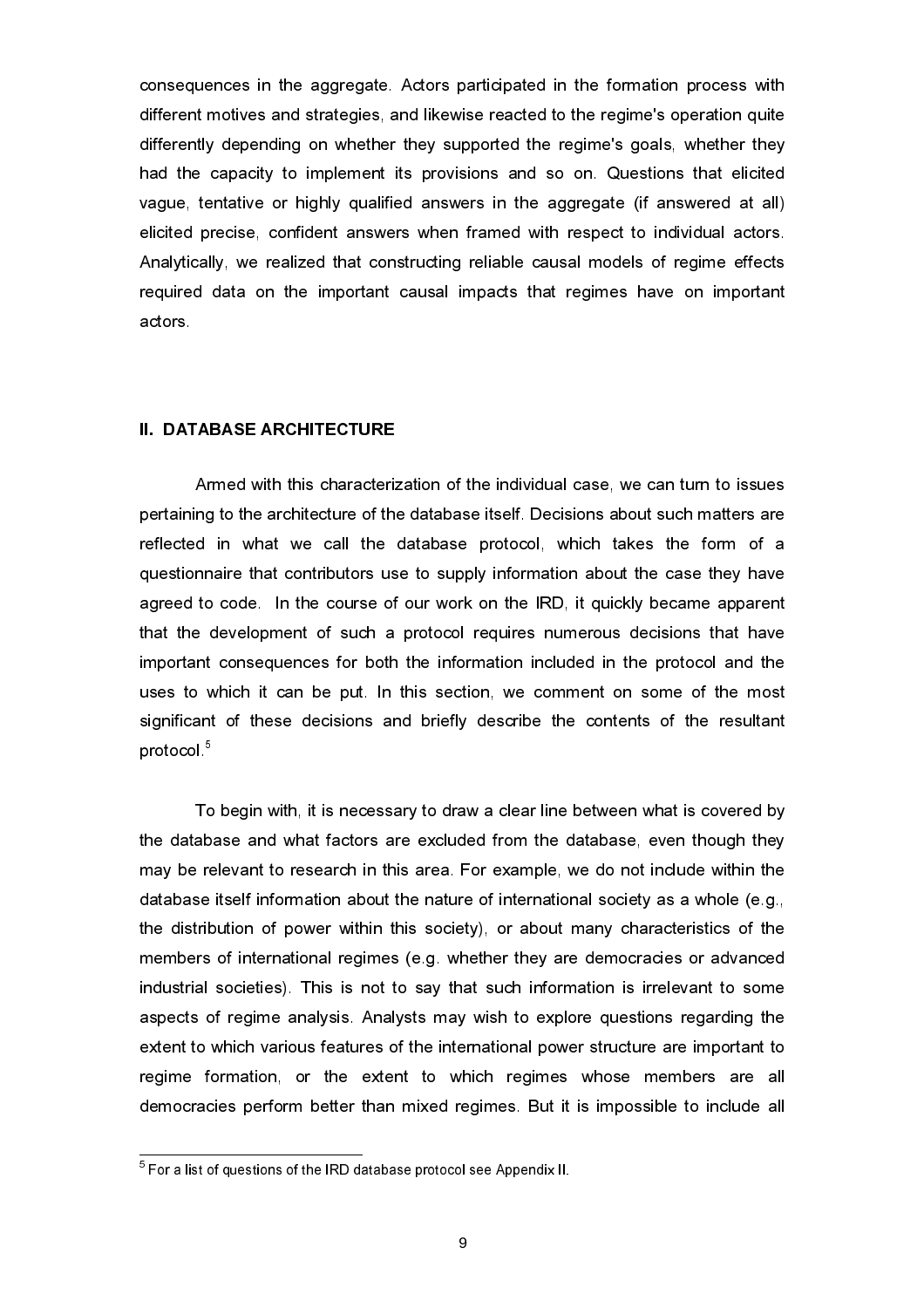these matters without making the database completely unwieldy. Accordingly, those wishing to use the database to explore hypotheses of this sort will have to import data regarding some of their variables.

Even so, we faced a constant concern over the explosion of the database in the sense of expanding to include an unmanageable number of variables. There is an obvious tradeoff here. The greater the number of variables included, the wider the range of hypotheses that can be explored using information contained in the database. But overextension of the database not only prevents individual coders from supplying a complete data set for individual cases but also makes it extremely difficult to manipulate the database, even with the help of highly sophisticated computer software. In the end, we designed a structure for the IRD in which the coder responds to 136 "forms", each of which generate values for from 1-10 individual variables. For many forms, each variable is coded for each component and time period and major actor. This pushes the outer limits of what is practicable but has the virtue of offering a relatively wide range of opportunities for those interested in different aspects of international regimes and their performance.

Even with a large set of variables, many difficult choices must be made regarding the structure of the database. All these choices reflect, explicitly or implicitly, judgments about what we want to know about regimes and where the analytical payoffs are likely to lie. The best that can be done in this connection is to select variables that are important in terms of major debates among current students of international regimes. Thus, we include variables dealing with material conditions, interests, and ideas relating to regime formation and with outputs, outcomes, and impacts in connection with regime consequences. But none of these choices is beyond criticism, and it is clearly impossible to tell what theoretical issues will constitute priorities for the field of regime analysis a decade from now. None of this prejudices the use of the database to study a wide range of important issues. But it does set boundaries on the utility of this information system.<sup>6</sup>

The variables included in the database also cover both straightforward factual matters and issues involving judgments on the part of coders. Thus, it is normally easy enough to specify exactly when a treaty establishing a regime is opened for signature, when it enters into force legally, and how many parties are members of a regime at any give time. But other questions are more subjective - for example, the

 $^6$  A more extensive discussion of the theoretical landscape that served to guide our construction of the database can be found in Levy, Young, and Zürn, 1995.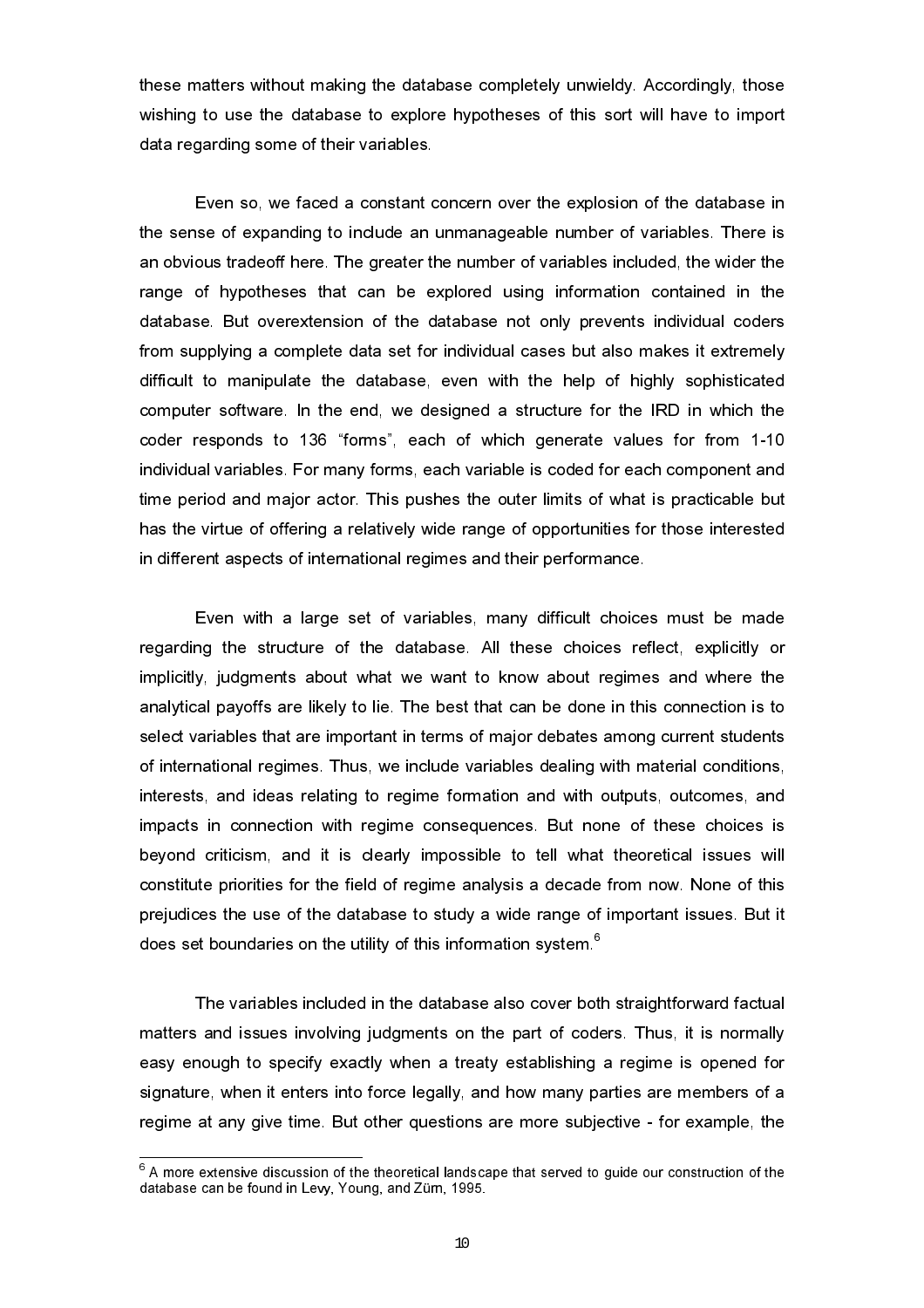extent to which important actors agree on the nature of the problem a regime addresses, or the degree to which a regime exerts a causal influence on the behavior of actors in the relevant issue area. With regard to questions of this kind, the issue of inter-coder reliability obviously takes on increased importance, and it is important to treat information in the database with a certain measure of caution.<sup>7</sup>

In its final form, the database is also designed to allow both quantitative and qualitative analyses. Many of the questions (even where there is an element of judgment regarding answers included in the database) lend themselves to analyses seeking to look at relationships between or among key variables across a relatively large number of cases. This is particularly the case with regard to connections between various features of the regime formation process and the character of the regimes that emerge, and between various regime attributes and the performance of regimes. Other questions are designed to elicit information that is not readily comparable across regimes but which may prove highly useful to those seeking to understand the dynamics of a specific regimes. A notable feature of the database in this regard is the inclusion of a number of text fields that allow coders to add more or less extensive qualitative information about their cases.

The database protocol is made up of four sections, each of which includes a set of variables pertaining to a major area of interest to students of international regimes. The first section deals with regime formation and places primary emphasis on understanding the forces at work (e.g., power, interests, ideas) in efforts to form new regimes. This emphasis on origins is understandable in light of the remarkable growth in the number and variety of international regimes but also because of the conflicts and difficulties involved with lengthy negotiation processes and deadlocks or even outright failures of regime-building efforts (Young, 1989). Regime formation, a subject that encompasses the reformation of existing institutional arrangements as well as the creation of new institutions where none has previously existed, has emerged as one of the central concerns of the "new institutionalism" in international relations.

The second section focuses on regime attributes and asks for data on principles, norms, rules, decision-making procedures, and programs of regimes. This section amounts to an inventory of each regime's principal regulative, procedural, and programmatic elements. Regime analysts may make use of data on regime

<sup>7</sup> Each case will be coded by two coders, allowing some assessment of inter-coder reliability.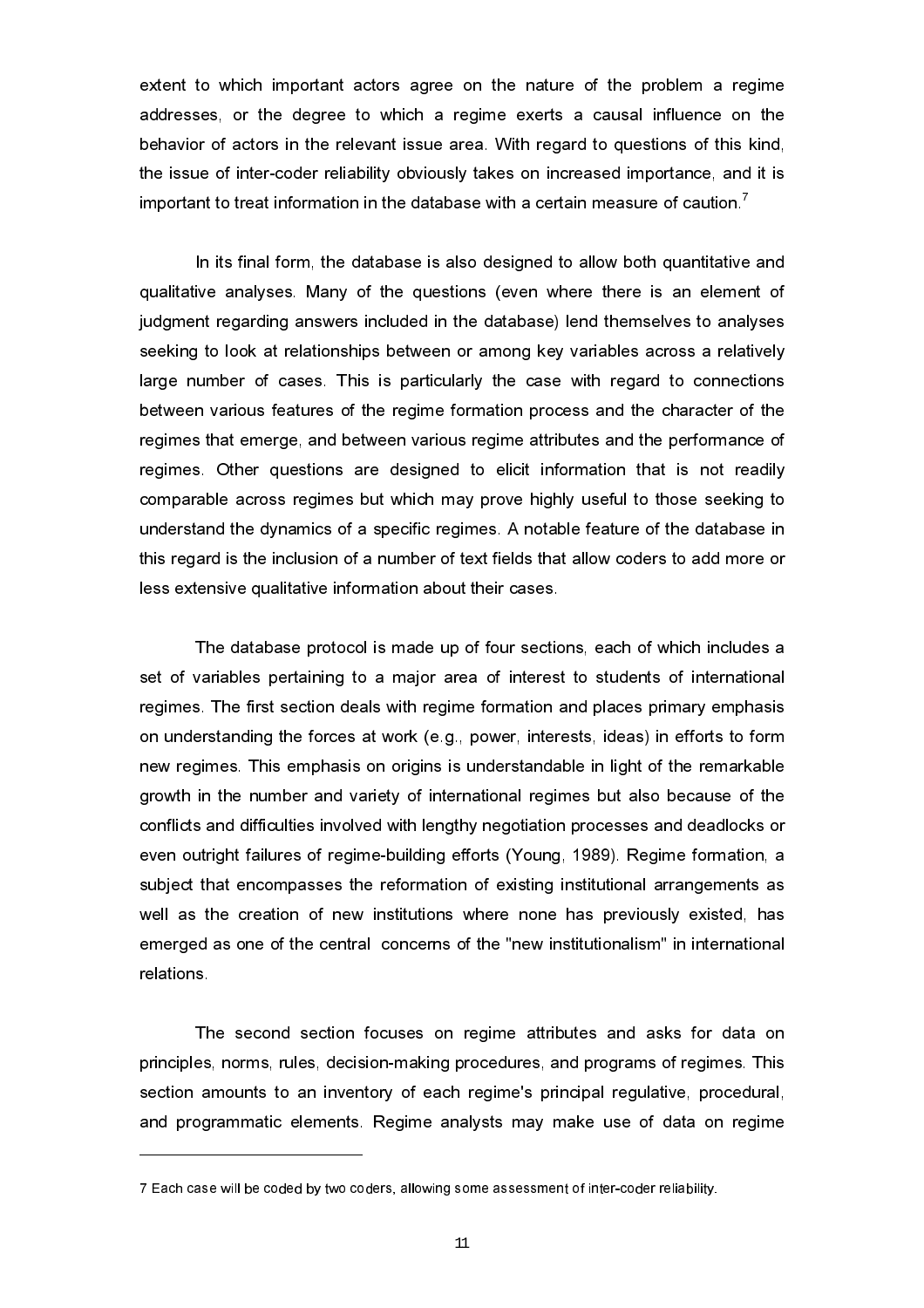attributes to assess both the performance and the evolution of regimes. The section also includes information on compliance mechanisms, decision rules, dispute settlement procedures, financial commitments, and organizational arrangements relevant to the design of effective international institutions. Regime analysts will also be able to comprehend changes in the attributes of regimes over time and to understand the evolution of attributes within different regime components.

The third section on regime consequences contains variables dealing with domestic and international effects attributable to regimes. Coders are asked to provide data about the "real world" effects of regimes at the international and the state level. This section starts with the outputs of a regime, including activities involved in operationalizing the regime's provisions and decision-making procedures and the first official steps required to translate a regime's provisions from paper to practice. It then moves to data regarding outcomes or behavioral changes at both the international and the domestic levels, including variables dealing with the aims states formulated for problem-solving and goal-attainment in connection with the regime, compliance by member states, activities of major agencies, and actions of those affected by the regime's rules. The section also focuses on the impacts of a regime including both issue-specific and broader consequences associated with the regime's operation. Such results encompass the regime's contribution to solving the problem(s) that motivated the parties to create it and the regime's contribution to learning about the nature of the problem as well as impacts on the distribution of values arising from the regime's activities.

The final section deals with matters of regime dynamics not captured in the first and third sections. Because the sections on regime formation and effectiveness allow coders to answer the same questions for the periods before and after fundamental changes in regimes (what we call watershed changes), data pertaining to some aspects of institutional dynamics are included in these sections. As a result, section four is shorter than the other sections. But it does include data on a number of matters (e.g., shifts in the behavior of regime members toward the regime, resilience of the regime when confronted with new challenges) that are required to answer certain important questions about the operations of international regimes.

The protocol is useful as a guide for research as well as a tool that we use for eliciting information for the database from coders. Students contemplating writing a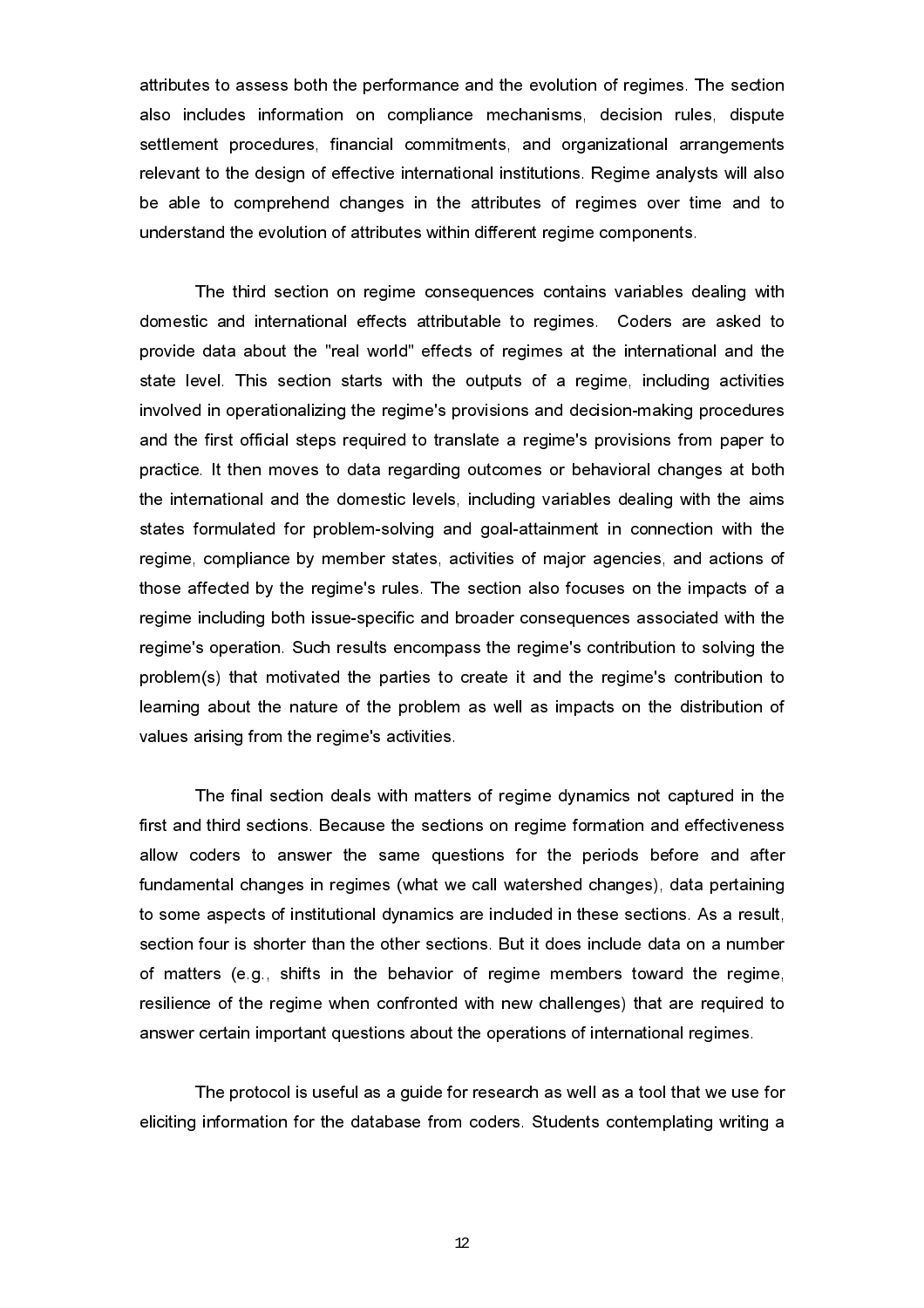case study - for example, as part of a thesis - could use the data protocol as a guide to the most important elements of a full case study.

#### III. EMPIRICAL COMPARISONS AND CAUSAL INFERENCES

Narrative accounts exploring single cases in depth are valuable for a number of purposes. But their value is limited as a means of developing generalizable statements whose validity is not limited to the case(s) under consideration. The goal here is not to produce exhaustive accounts of specific instances of regime formation or the full range of consequences arising from specific regimes. Rather, the objective is to use the study of specific cases to formulate statements about causal relationships that apply to the whole universe of international regimes or to welldefined subsets of this universe. In effect, efforts to pinpoint the causal role of individual factors constitute exercises in theory development.

How can analysts make use of the IRD in the service of efforts to devise and refine theory regarding international regimes? Three strategies, which are not mutually exclusive, dominate the efforts of students of international regimes to build theories through an examination of actual cases. The regimes database is designed to provide a useful tool in connection with each of these strategies, which center on comparative empirical analysis, the assessment of counterfactuals, and causal modeling. To illustrate these uses of the regimes database, we focus in this section on the analysis of regime consequences, a topic that is especially challenging for those endeavoring to establish causal links. But the same logic also applies to regime formation and regime dynamics.

Undoubtedly, the most familiar strategy centers on empirical comparisons using sizable numbers of cases to frame and test generalizations about regularities in relationships between or among variables thought of as dependent variables and independent variables (Lijphardt 1975). The hypothesis that regimes are more effective when they have decision rules requiring something less than unanimity is a case in point. So also is the hypothesis that regimes are more effective when there is a dominant actor among their members. An empirical comparison in this context invokes a quasi-statistical procedure intended to solve the "ratio of number of variables to cases" problem that is inherent in qualitative case-study analysis (King, Keohane, and Verba, 1994). This procedure uses correlations to test hypotheses,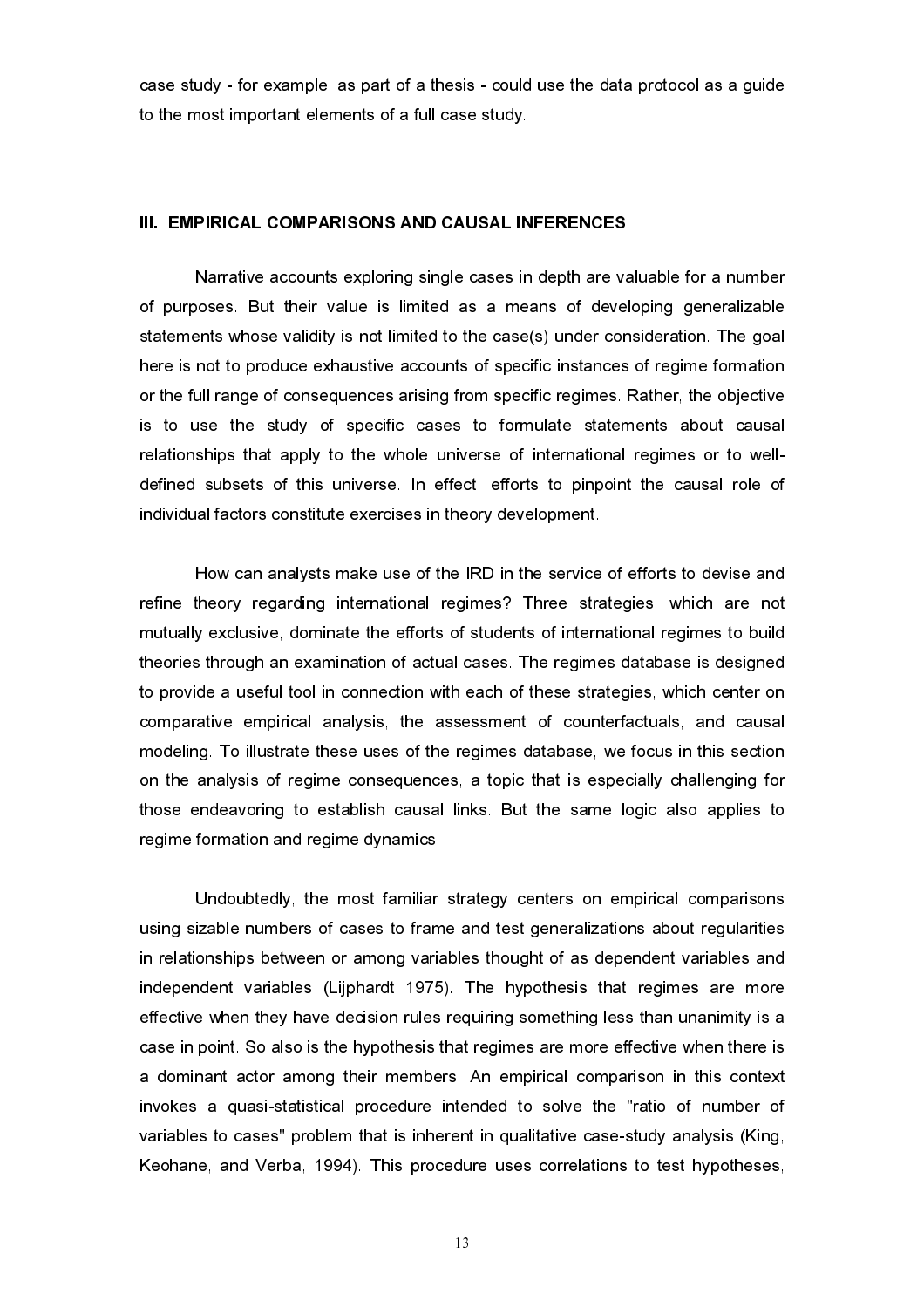thus relieving individual case studies of the task of making causal claims. In this approach, dependent variables, which are framed in such a way that they do not imply causal inferences, are correlated with any of a variety of empirically observable independent variables.

We have taken a number of steps to ensure that the IRD will be useful to scholars wishing to undertake this sort of analysis. First, we have endeavored to operationialize each variable so that causal inferences are cleanly isolated from observable phenomena. For reasons that we explain below, we do not exclude causal inferences from the data we collect, but we do segregate the causal inference from the more strictly observable data. For example, the concept of "regime effectiveness" is of high importance to a number of research and policy agendas, but has a causal inference built into it (Levy, Young, and Zürn, 1995, p. 293). Therefore it could only safely be used as a dependent variable in comparative designs if these causal inferences were well known and uncontroversial, but that is seldom the case. What we have done is to code two distinct sets of questions related to effectiveness. One the one hand, we code a set of variables having to do with conformance with regime rules, domestic policy changes in accordance with broad regime objectives, and degree to which the problem that motivated the regime's creation has been solved. These are free of causal inference and suitable for correlational testing of hypotheses. On the other hand, we also code variables that ask, "To what degree is the regime causally responsible for these outcomes?. This enables us to capture the causally-sensitive effectiveness data without prejudicing use of the overall database by scholars who wish to undertake tests using variables that have no such inferences, and potential bias, embedded in them. For example, the protocol would elicit data on the reduction in tariff levels over the course of the GATT's history, and in a separate question ask what role GATT had in those reductions.

Under the circumstances, the method of empirical comparisons depends on the availability of a sizable number of cases for which comparable data are available. To identify regularities regarding the particular types or combinations of consequences that regimes produce requires a large enough sample to test hypotheses linking these variations in the dependent variable with a variety of independent determinants. Similar comments are in order about the impact of intervening variables that add complexity to the relationship between various driving forces and consequences produced by regimes. Thus, we want to ask not only whether there is some relationship between certain configurations of power and the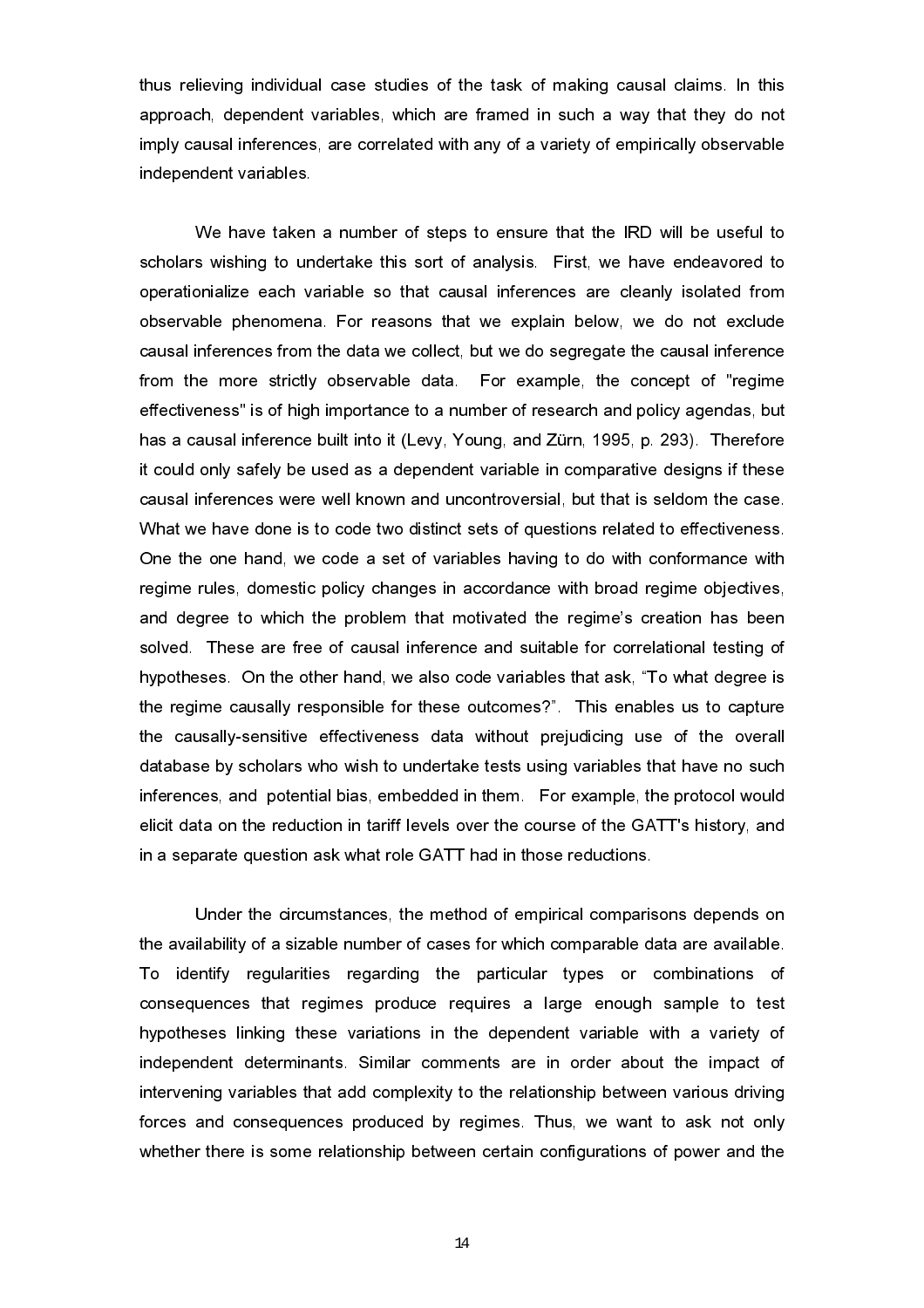consequences regime produce but also whether this relationship is mediated by other factors ranging from the role of ideas to any of a number of attributes of the regimes themselves. The database will never contain enough cases to make it possible to subdivide the universe of regimes in terms of various intervening variables and still have large numbers of cases in the resulting cells. Yet, as a number of analysts have demonstrated convincingly, the basic logic underlying the method of empirical comparisons remains unchanged even when the number of cases available for analysis is not large enough to satisfy the requirements for the use of formal multivariate statistical procedures (King, Keohane, and Verba, 1994).

Given the limitations associated with empirical comparisons in the study of international regimes, it will come as no surprise that analysts have sought to bring to bear additional methods to shed light on our understanding of regimes. The IRD can offer help in the use of two of these methods. One centers on the use of what are generally known as counterfactuals (Fearon, 1991; Biersteker, 1993). While changes in an issue area occurring after regime formation are often discernible, for example, there are typically numerous variables unrelated to the regime that could account for these changes. The real measure of a given regime's effectiveness, therefore, requires comparing actual occurrences with what would have happened in the absence of the regime. Similar counterfactual logic is used in assessing other questions about regimes, for example the impact of consensual knowledge or individual leadership on regime formation. The use of counterfactuals in this sense involves the following procedure: the hypothesis is tested by constructing a scenario that excludes the independent variable and then comparing the real-world outcome with the outcome of the scenario. This research strategy is especially helpful to efforts to make causal claims when the number of independent variables is larger than the number of comparable cases, or when other circumstances prevent using correlational analysis, as often happens in studies of regimes. As Jorgen Wettestad and Steinar Andresen (1991) put it with respect to studies of regime effectiveness, understanding effectiveness requires calls for efforts to measure "the degree of improvement in relation to the hypothetical state of affairs that would have occurred had no international cooperation been initiated in the field in question."

Counterfactual analysis is difficult to perform well, but when done well it can significantly strengthen a causal claim. Ronald Mitchell (1994), for example, supports his convincing explanation of the effects of the regime designed to control intentional oil pollution from ships by analyzing at some length what would have been likely to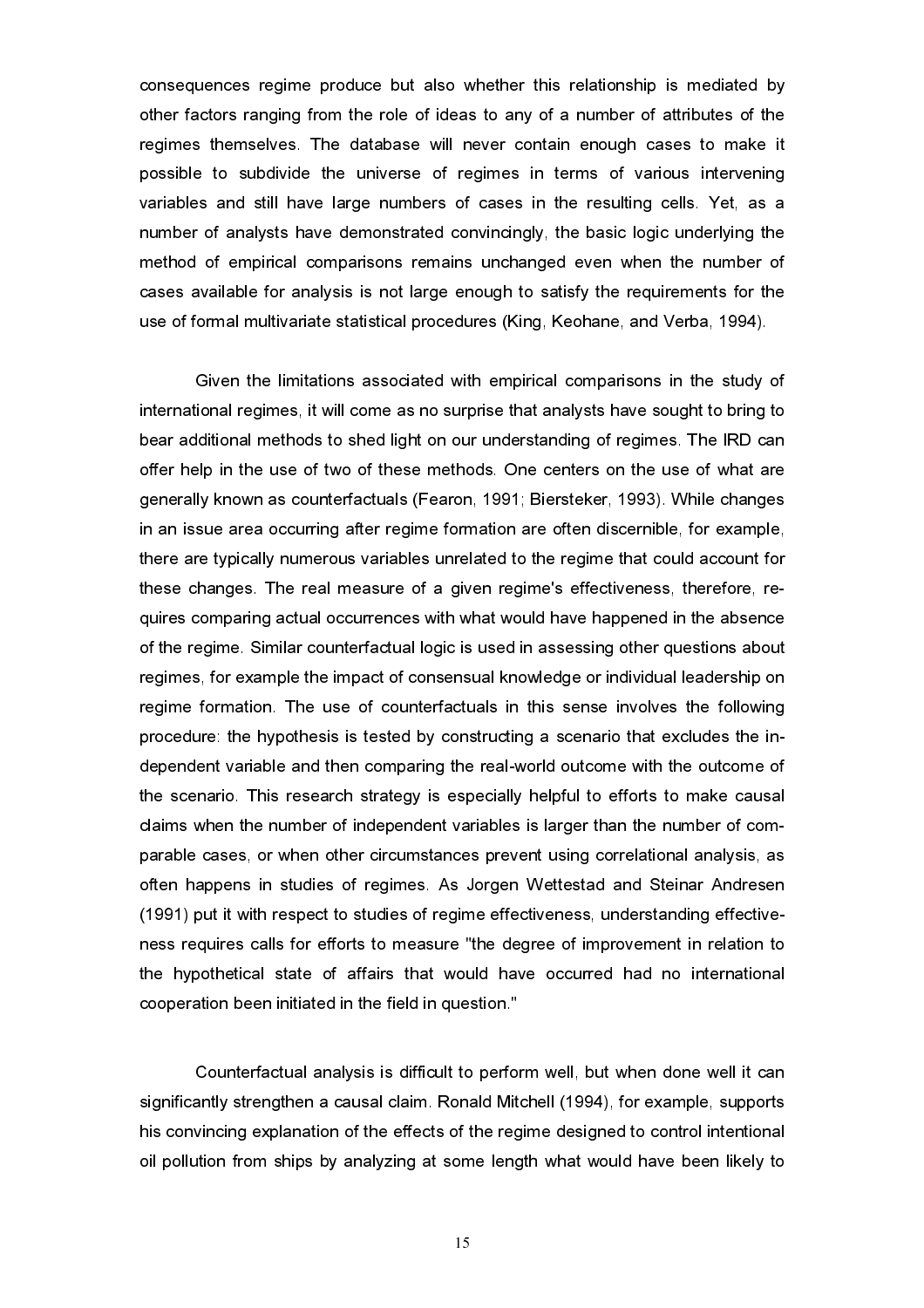happen in the absence of the regime rules he thinks mattered most. In the course of delineating his counterfactual scenarios, Mitchell is able to rule out alternative hypotheses, for example that factors such as structural power explain the outcomes. In cases like Mitchell's, where techniques of correlational analysis are either not suitable or not sufficient, counterfactual analysis is often the primary technique for testing alternative hypotheses.

Mitchell uses counterfactual analysis skillfully. Yet it can be done badly. Jon Elster (1978, 1983), for example, maintains that it is often done under circumstances not warranted by the available theoretical and empirical knowledge. Elster's discussion leads us to tread cautiously. If, for example, a theory of regime effectiveness consists of a set of independent variables and includes a clear understanding of the relationships among them, the construction of a counterfactual that changes one independent variable without changing the others would be illegitimate in connection with that theory. If there is no understanding of the political dynamics of the issue area, on the other hand, the construction of a counterfactual scenario is pure speculation.

The IRD has been designed to assist scholars wishing to make use of counterfactual analysis well, while avoiding common pitfalls of the sort Elster mentions, in two specific ways. First, we have made sure to code variables that cover the main set of causal forces within the issue area in question, not restricting ourselves to regime variables only. For example, we have variables concerning national interests, issue-specific power resources, leadership, economic implications of regime rules, and so on. Variables such as these will assist scholars in constructing counterfactual scenarios by giving them a more or less complete picture of what kinds of causal forces were operating in the issue area that are independent of the regime.

The second thing we have done is to ask coders to make their causal judgments quite explicit, so that users of the database will be able to see precisely where causality is being alleged and therefore where they should focus efforts to test, support, or disprove. As mentioned above, one way we have done this is to separate questions about directly observable phenomena from those about causality. In addition, we frequently ask coders to provide textual elaboration about their causal judgments, so that the database will contain specific arguments about causality open to scrutiny by users.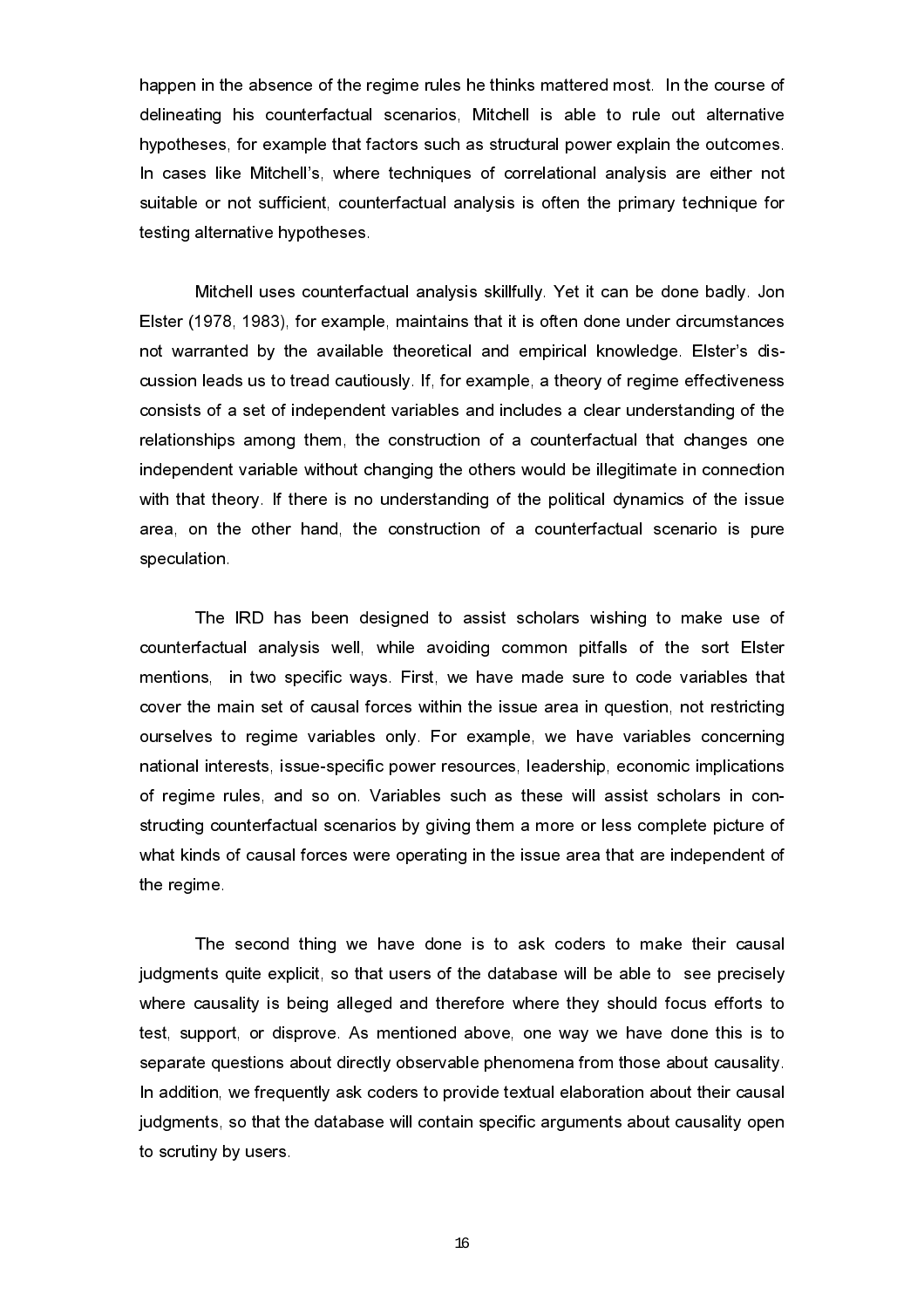A third strategy for studying regimes involves causal modeling. The idea underlying this approach is that there is no substitute for efforts to explore the behavioral mechanisms or pathways that link regimes and actual behavior. Only then can we be sure that the causal inferences we draw point to real connections rather than spurious relationships. One prominent example of this strategy, developed by Haas, Keohane, and Levy (1993), starts from the premise that actors are rational (though not necessarily well-informed) decisionmakers pursuing reasonably welldefined interests and seeking to maximize payoffs to themselves. This leads to an emphasis on the role of regimes in what have become known as the three C's: heightening concern, improving the contractual environment, and building capacity. Another approach adopts a more eclectic perspective and directs attention to a number of generative sources of actor behavior. These include the ideas that regimes can operate as (1) utility modifiers, (2) enhancers of cooperation, (3) bestowers of authority, (4) learning facilitators, (5) role definers, and (6) agents of internal realignments (Levy and Young, 1994). The emphasis in this strategy is on identifying the mechanisms through which regimes are expected to produce effects and observing whether or not these mechanisms are working. Causality is established through concrete observations of processes in contrast to outcomes.

Collecting data that contains causal models is prone to bias and error, and we are aware of this pitfall. To minimize its impact, we have adopted a number of strategies that we feel are of relevance to all scholars of international regimes. To a significant extent, the strategies mentioned above are directly helpful - asking separate questions about observed outcomes and about causal impacts, and asking for explicit causal arguments, are strategies that are quite beneficial to the construction of causal models. The major additional strategy we have employed to assist causal modeling is to make sure that for each case we have a complete narrative, written by the coders, explaining in prose what was going on at each major stage of the regime's life, with respect to each major set of variables in the database. For example, at the end of a long set of simple questions about the nature of the problem that prompted the regime's formation, the coders are asked to supply a paragraph describing the main features of the process that led to the regime's existence. Similar questions end each major section of the data protocol. These prose answers provide users of the database with an understanding of the underlying causal dynamics of each case (in the judgment of the expert coders) that would be otherwise opaque.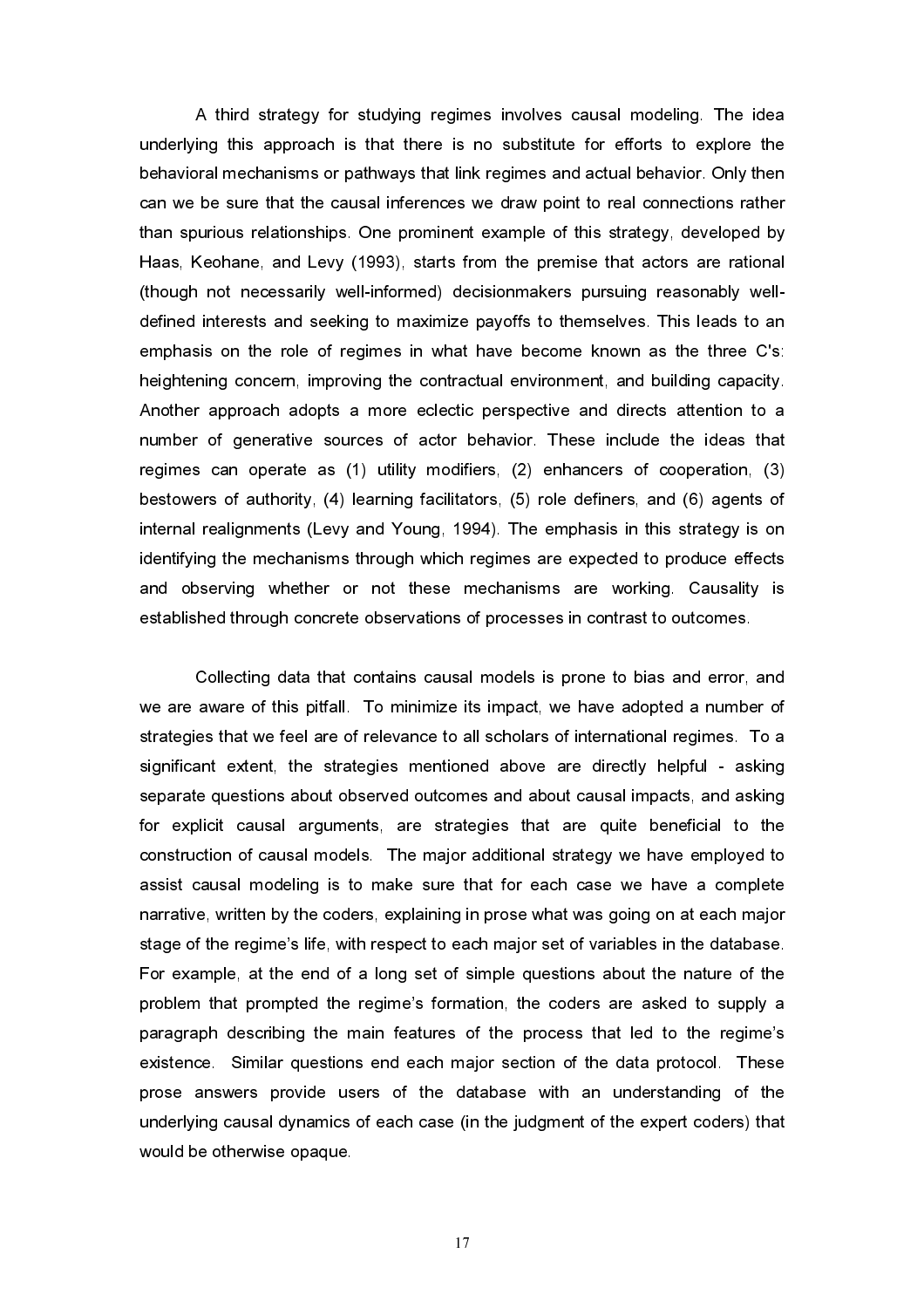Needless to say, the use of causal modeling does not constitute a panacea for those endeavoring to understand international regimes. It bears a strong resemblance to genetic explanation in the sense of building up complex causal arguments on a case-by-case basis. In effect, the task is to identify the combination of factors that explain how specific regimes are able to produce results given the particular circumstances within which they operate. This can yield satisfactory accounts of the workings of individual regimes. But there is little basis for assuming that explanations developed in individual cases can be generalized to apply to other members of the larger set of international regimes. In the final analysis, we expect students of regime consequences to employ a suite of procedures featuring both variation-finding procedures of the sort we referred to in the discussion of empirical comparisons and tendency-finding procedures of the sort exemplified by causal modeling. The IRD is structured in such a way that it should prove useful to analysts whose work leans toward either of these alternatives.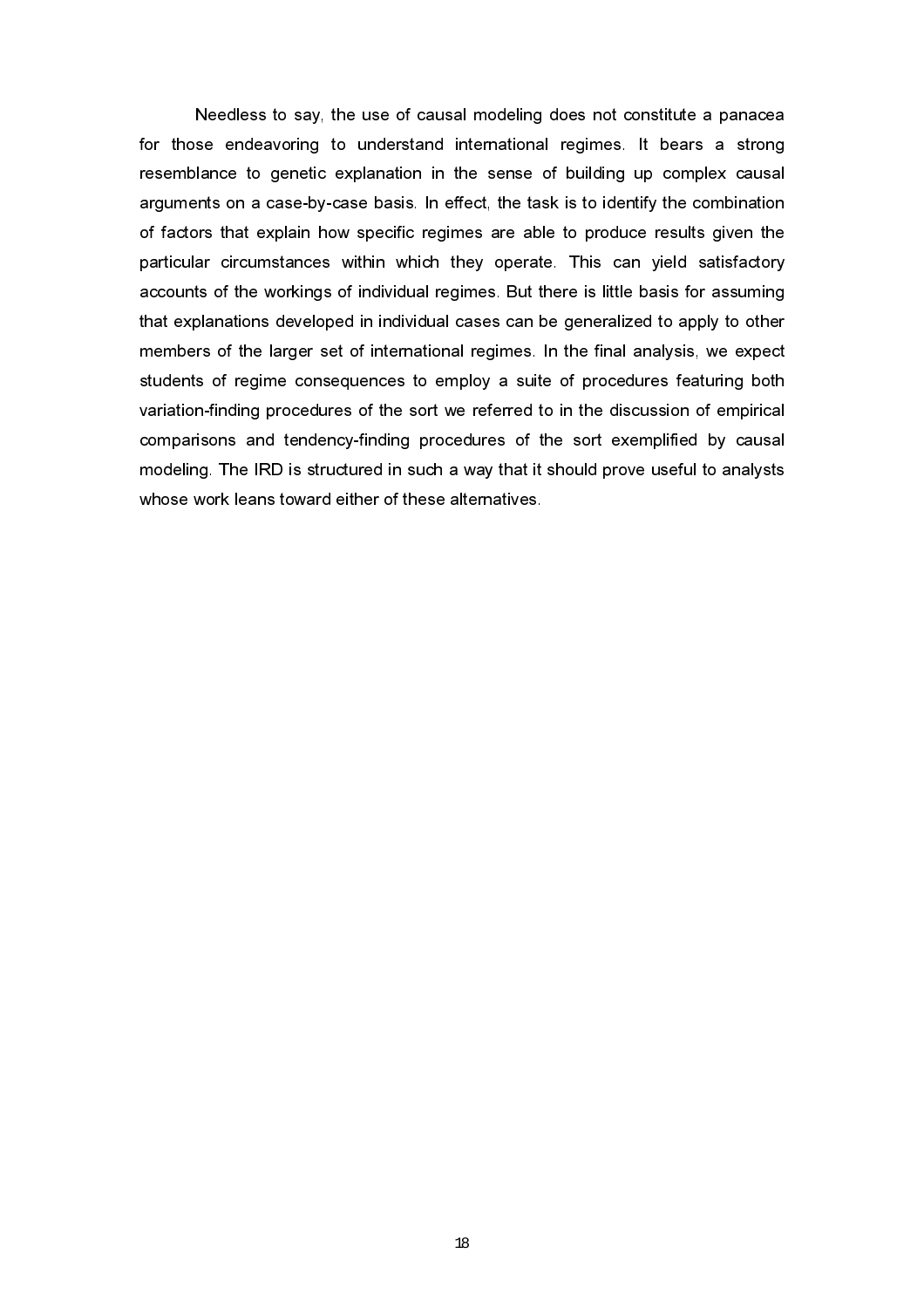#### IV. CRUCIAL CASES

Scientists working in many fields find it useful to focus on individual cases that are considered crucial in their efforts to understand complex phenomena (George, 1979; Eckstein, 1975; King, Keohane, and Verba, 1994). Cases may be particularly interesting for a number of different reasons, to which we will turn in a moment. But in every instance, the selection of crucial cases requires the availability of a larger universe of cases from which to choose. For the most part, that is, the extent to which a given case can be regarded as crucial turns on the similarities and differences between that case and others. In this connection, the IRD can present a range of cases within which the scholar can search for cases that are crucial in one respect or another.

What makes a case crucial? Some cases are of special interest because they constitute prototypes either of the entire universe of regimes or of some subset of this universe of particular concern in theoretical or applied terms. The objective here is to search for exemplars that can serve as representatives of identifiable classes of arrangements. The identification of such exemplars is not an easy task in connection with international regimes. Regimes vary greatly along a variety of dimensions, including membership, functional scope, geographical coverage, legal form, degree of formalization, institutional depth, and so forth. There are also legitimate questions concerning the extent to which environmental regimes differ from regimes operating in other issue areas, like economics, security, or human rights. But the search for prototypes is a worthwhile enterprise, and the existence of a database containing comparable information on a wide range of individual cases is an essential resource for any effort to pinpoint prototypes in this realm.

In other situations, analysts are primarily concerned with the examination of outliers or anomalous cases in contrast to prototypical cases. Anomalous cases are interesting both because they help to establish boundaries (e.g., where to draw the line regarding what to include in the basic category of regimes), and because they direct attention to unusual circumstances that may illuminate aspects of international institutions that are not easy to see in looking at mainstream cases. To some extent, the identification of anomalies is a function of the way key concepts are defined at the outset. In our work, for instance, regimes whose members are exclusively or predominantly non-state actors appear as outliers. Yet this is, in part at least, an artifact of the conventional practice of defining international regimes as devices for overcoming collective-action problems in a society of sovereign states. Even so, the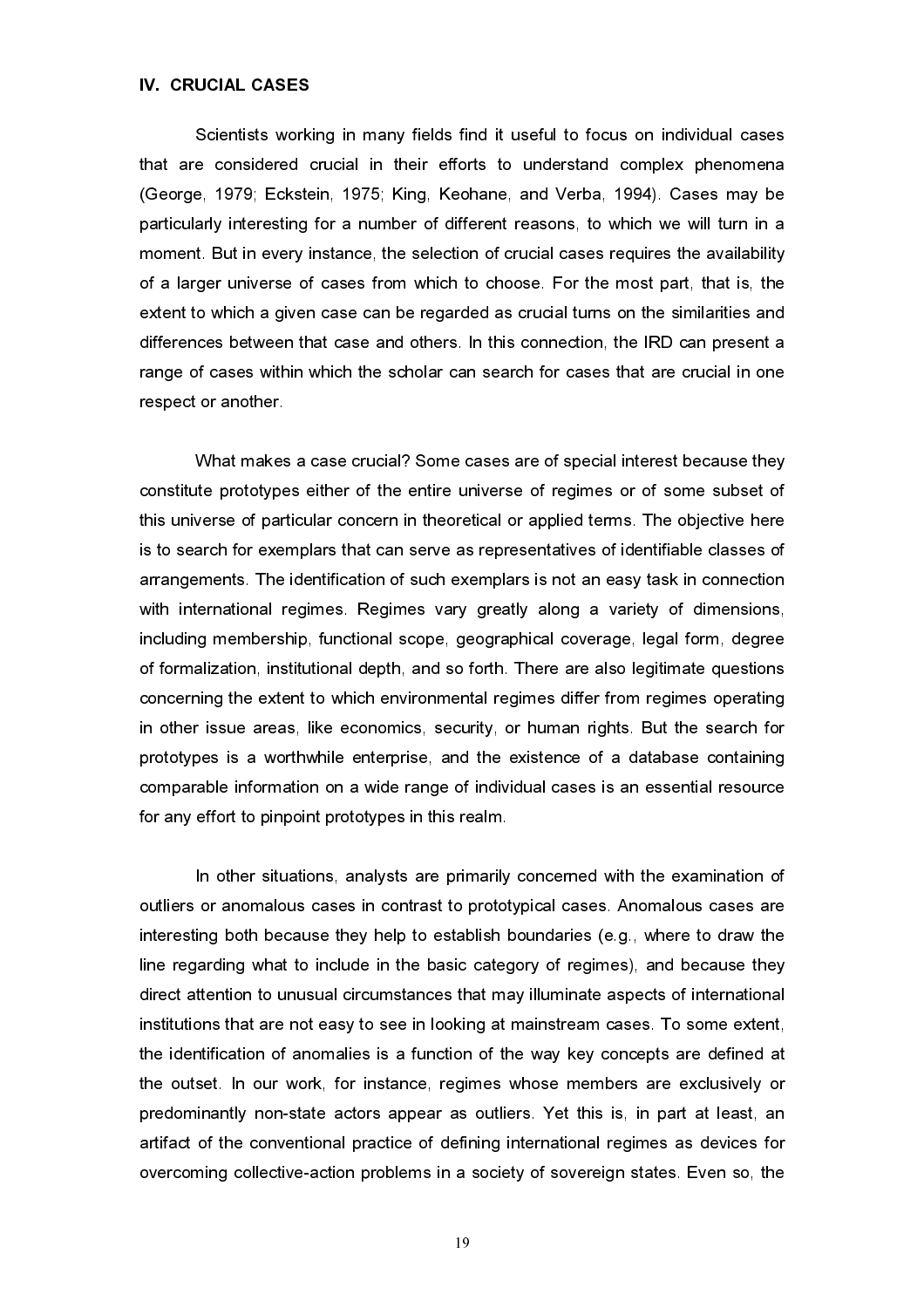existence of a database containing similar information on a sizable number of cases is an invaluable resource for any effort to single out anomalous cases for in-depth consideration.

Another procedure that deserves attention in this discussion centers on the search for hard cases. A hard case, in connection with international regimes, is one in which conditions are highly unfavorable to either regime formation or to the operation of a regime in an effective manner. The assessment of hard cases is particularly attractive in efforts to determine whether regimes matter as determinants of the behavior of actors relevant to a given problem. A specific case may qualify as a hard case for a number of reasons. The problem involved may be malign in the sense that core values are at stake, the participants are concerned with relative gains, or conflicts of interest are particularly severe. The regime itself may be weak or poorly adapted to the problem at hand. Or there may be contextual factors (e.g., political turmoil within one or more of the important participants) that impede the operation of the regime. Hard cases present severe challenges to arguments about the significance of international regimes. If regimes are effective in hard cases, we can safely expect that they will have important roles to play in other cases as well. Once again, the regimes database offers an important tool for those seeking to sort the larger universe along the spectrum defined by the distinction between hard and easy cases.

Finally, individual cases may be of particular interest because they can play a role in the conduct of what natural scientists know as critical experiments. Theories normally predict a variety of occurrences that should be observable empirically. But many occurrences are compatible with any of several theories. The trick, then, is to identify some phenomenon that should occur if a given theory is correct and that should not occur if one or more of the rival theories is correct. The search for such phenomena gives rise to what are often called critical experiments. Regime analysis has not yet reached the stage where there are significant opportunities to conduct critical experiments. This will require the development of deductive theories that yield predictions of the sort that produce opportunities for the conduct of such experiments. If such theories do arise, however, the existence of a database containing large quantities of harmonized data about a sizable collection of individual regimes could prove invaluable as a source of empirical observations to be used in conducting critical experiments. Currently analytical generalizations are supported (or exceptions proffered) with reference to specific regimes that are drawn from a fairly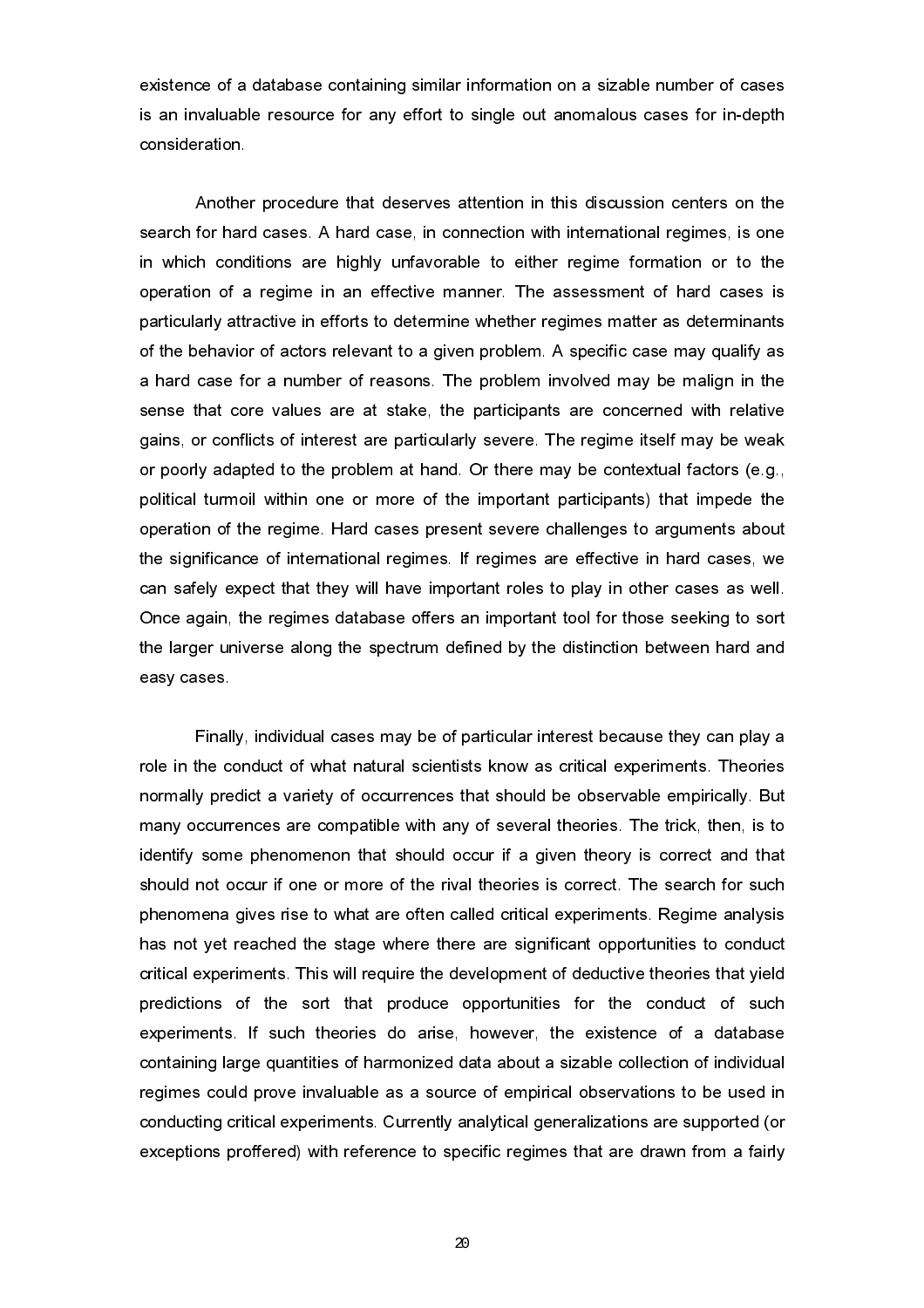small universe of well-known cases, often without regard to whether these cases are appropriate given their broader social context or how representative they are in the broader universe of regimes. Building an international regimes database will help make the search for, and use of, critical cases more rigorous and effective.

#### V. POLICY RESEARCH

So far, we have been considering the uses of the IRD as a tool for those seeking to add to our knowledge of international institutions, either through the testing of various hypotheses or through the generation of new hypotheses about the formation and effectiveness of international regimes. But the database may also prove valuable to practitioners responsible for designing new regimes or operating existing regimes to best advantage. It is important to recognize that the database cannot serve as a cookbook for practitioners looking for simple recipes coupled with assurances that the product will conform to advance expectations. Even so, the database does contain large quantities of information that can be used to good advantage by practitioners.

The database has obvious value as a means of canvassing the options to be taken into consideration by those responsible for creating new regimes. Although all international regimes have certain things in common, it turns out that there is great variety among regimes on many dimensions, including rules, programs, decisionmaking procedures, funding mechanisms, compliance mechanisms, and connections to other regimes. What is more, there is a natural tendency for practitioners to think in terms of their own experience which normally encompasses no more than a small sample of the range of regimes. As a means of breaking out of the straightjacket of personal experience and identifying creative options for solving problems arising in conjunction with specific regimes, therefore, the database is a valuable tool. This is not to say that the database will provide simple alternatives that can be applied to new cases without adjustment - far from it. In most cases, practitioners will want to pick and choose among the available options in the interests of devising arrangements that are well-suited to the circumstances surrounding the case at hand. But use of the database can reduce the danger of overlooking options of great relevance but that do not loom large in the experience of those dealing with particular cases.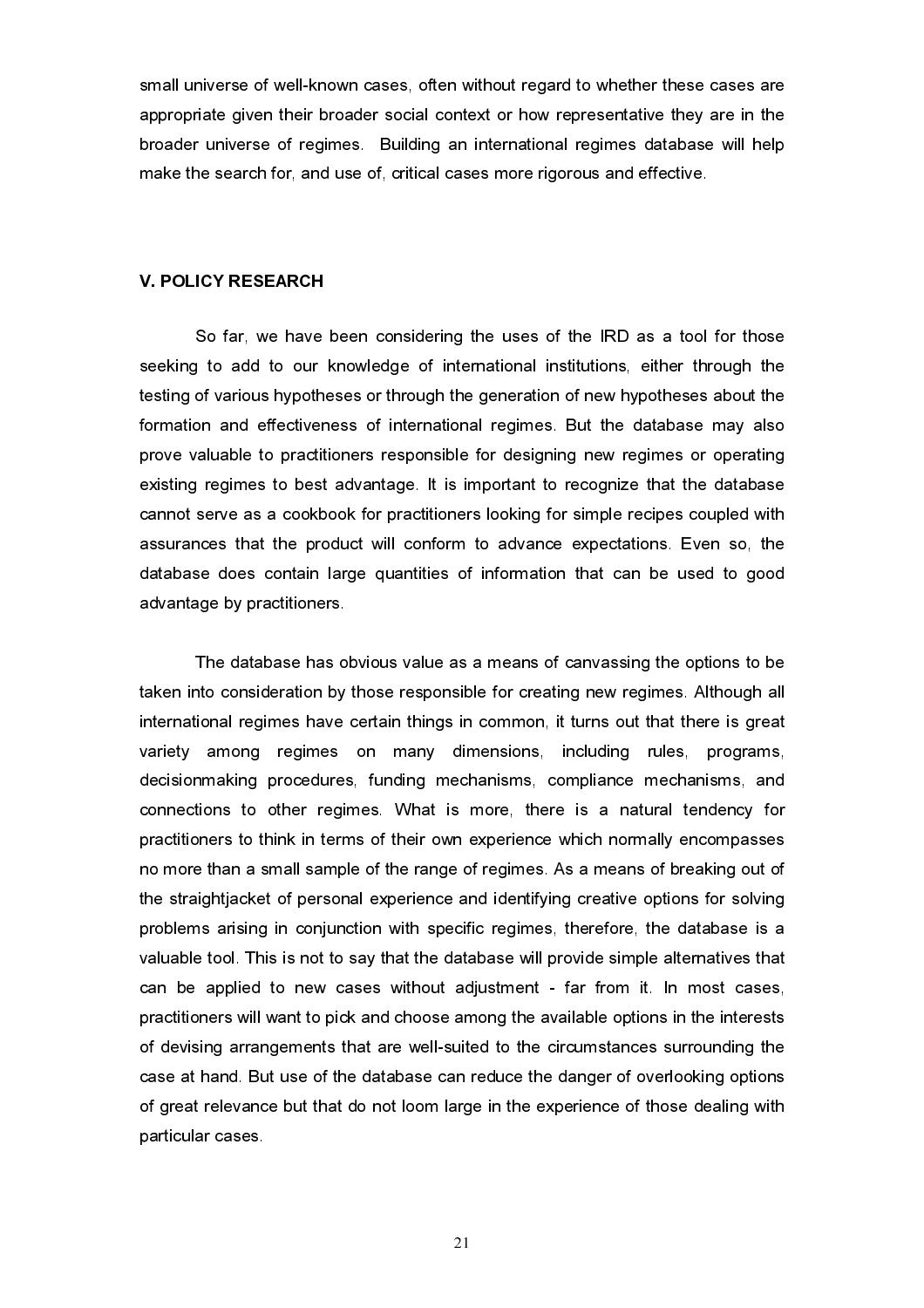Going a step further, the database lends itself to explorations of the probable effects of arrangements being considered for inclusion in new regimes. To illustrate this point, we turn again to the issue of regime effectiveness. Those concerned with decision rules, for example, will want to know whether there is any well-defined relationship between effectiveness and the character of the decision rules (e.g., simple majority, weighted majority, consensus) that regimes employ to make collective or social choices. Others will inquire about the range of compliance mechanisms that regimes deploy and whether there are discernible links between effectiveness and the use of specific approaches to compliance and combinations of compliance mechanisms. Given the costs associated with the establishment of permanent secretariats, moreover, it is natural to ask both whether and when permanent secretariats make an identifiable difference in terms of the performance of regimes. Here, too, we stress that we are a long way from the formulation of simple recipes or rules of thumb that can be presented in the form of a handbook for regime design. Yet there can be no doubt that the kinds of assessments the database allows will help those responsible for designing regimes to avoid simple mistakes in their efforts to craft arrangements capable of solving a variety of problems at the international level.

#### VI. CONCLUSION

Basing itself largely on detailed studies of individual cases, regime analysis has achieved impressive results. It has established itself as a flourishing line of inquiry that appears to have considerable staying power among students of international relations. Yet we believe that further progress on this research program will benefit greatly from the development of a database containing comparable information of a growing collection of international regimes. The International Regimes Database, developed to meet this need, can be used to support both variation-finding analyses seeking to test hypotheses through empirical comparisons and tendency-finding analyses focusing on the use of counterfactuals and causal modeling. Additionally, the database offers an attractive resource for researchers looking for crucial cases and for practitioners endeavoring to design new regimes to achieve more or less well-defined goals.

The IRD also constitutes a source of insights for those seeking to conduct research that draws on case materials to go beyond the self-contained case study,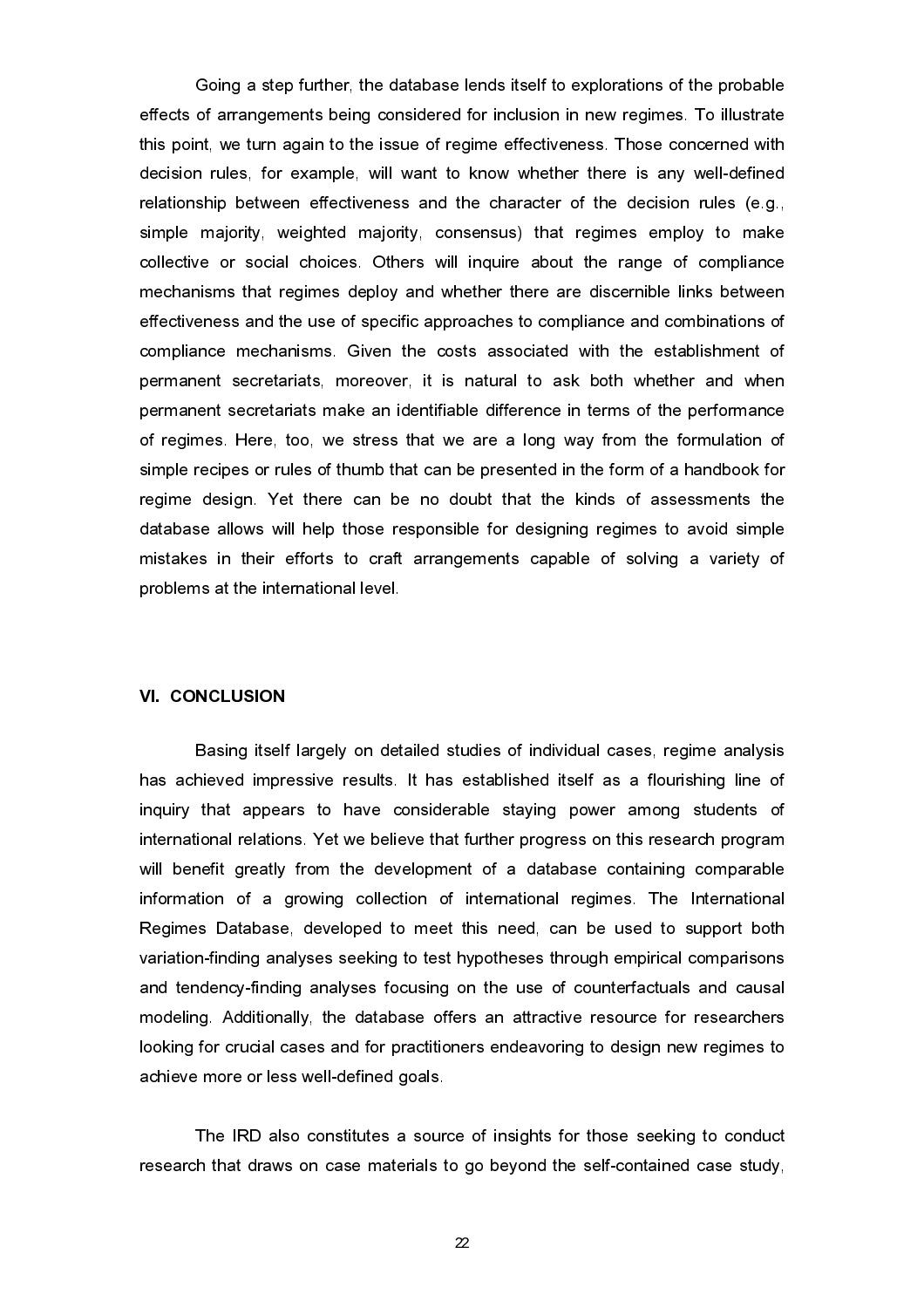while stopping short of the large-scale quantitative analyses we associate with formal statistical procedures. We argue that the development of a database containing comparable or harmonized information on a sizable but still restricted number of cases opens up options for the application of a variety of analytic techniques that can add to our cumulative knowledge of the phenomena in question. Our own work focuses on the set of international regimes. But many phenomena of interest to social scientists share with these institutional arrangements characteristics that call for the use of such analytic techniques.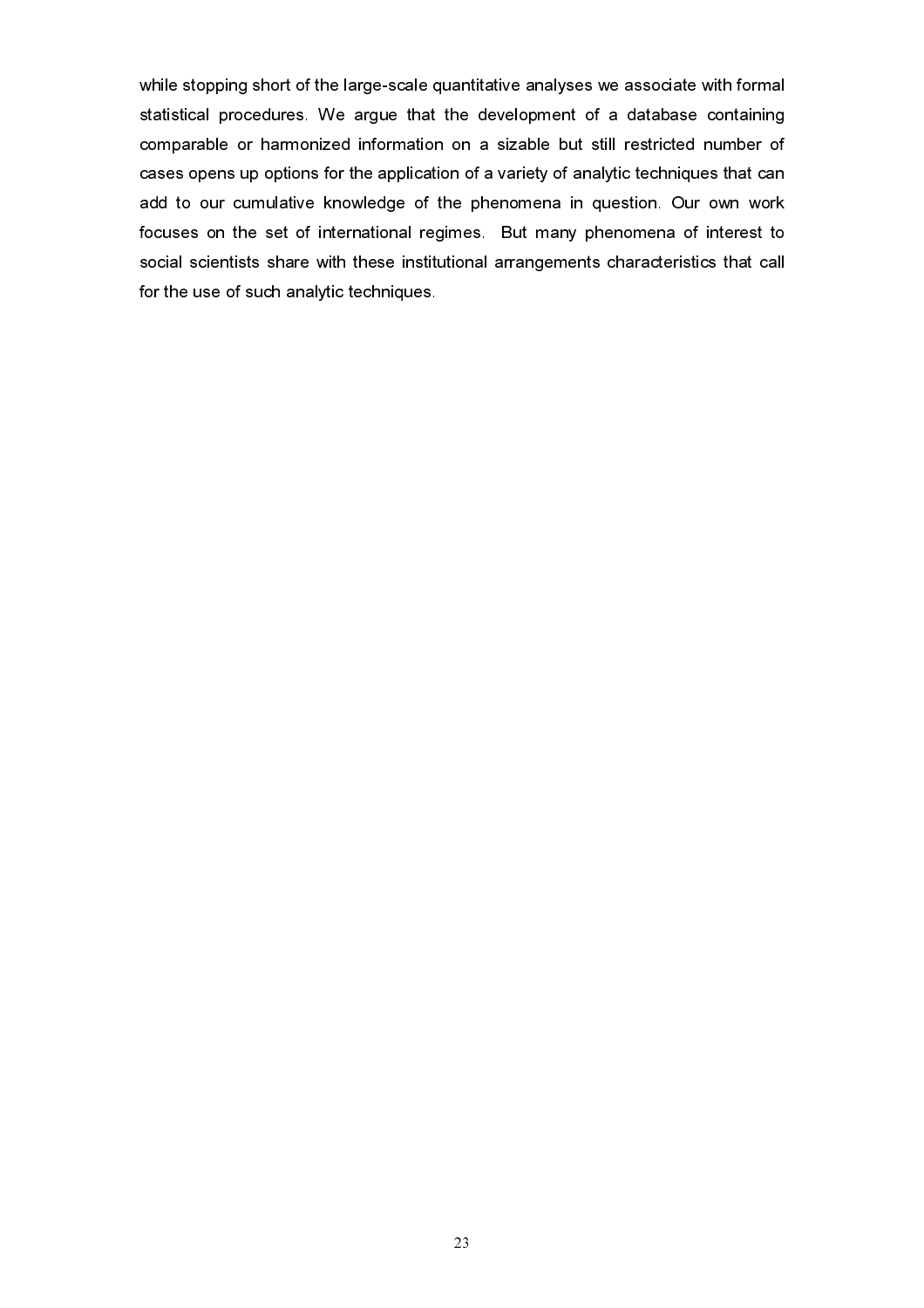#### REFERENCES CITED

- Biersteker, Thomas, 1993, "Constructing Historical Counterfactuals to Assess the Consequences of International Regimes: The Global Debt Regime and the Course of the Debt Crisis of the 1980s," pp. 315-338 in Volker Rittberger, ed, Regime Theory and International Relations, Oxford: Clarendon Press.
- Breitmeier, Helmut, Marc A. Levy, Oran R. Young and Michael Zürn, 1996: "International Regimes Database: Data Protocol", IIASA Working Paper WP-96-154, Laxenburg.
- Eckstein, Harry, 1975, "Case Study and Theory in Political Science," in Fred Greenstein and Nelson Polsby, eds, Handbook of Political Science, Reading, MA: Addison-Wesley Press.
- Elster, Jon, 1978, Logic and Society: Contradictions and Possible Worlds, New York: Wiley.
- Elster, Jon, 1983, Explaining Technical Change, Cambridge: Cambridge University Press.
- Fearon, James, 1991, "Counterfactuals and Hypothesis Testing in Political Science," World Politics 43, 2 (January), 169-185.
- George, Alexander, 1979, "Case Studies and Theory Development," in Paul Laren, ed., Diplomacy: New Approaches in History, Theory, and Policy, NY: Free Press.
- Haas, Ernst B., 1980, "Why Collaborate? Issue-Linkage and International Regimes," World Politics, 32, 3 (April) 357-405.
- Haas, Peter M., Robert O. Keohane, and Marc A. Levy, eds., 1993, Institutions for the Earth: Sources of Effective International Environmental Cooperation, Cambridge, MA: MIT Press.
- Hanf, Kenneth and Arild Underdal, 1997 (forthcoming) The Domestic Bases of International Environmental Agreements, final report of a project funded by the European Commission.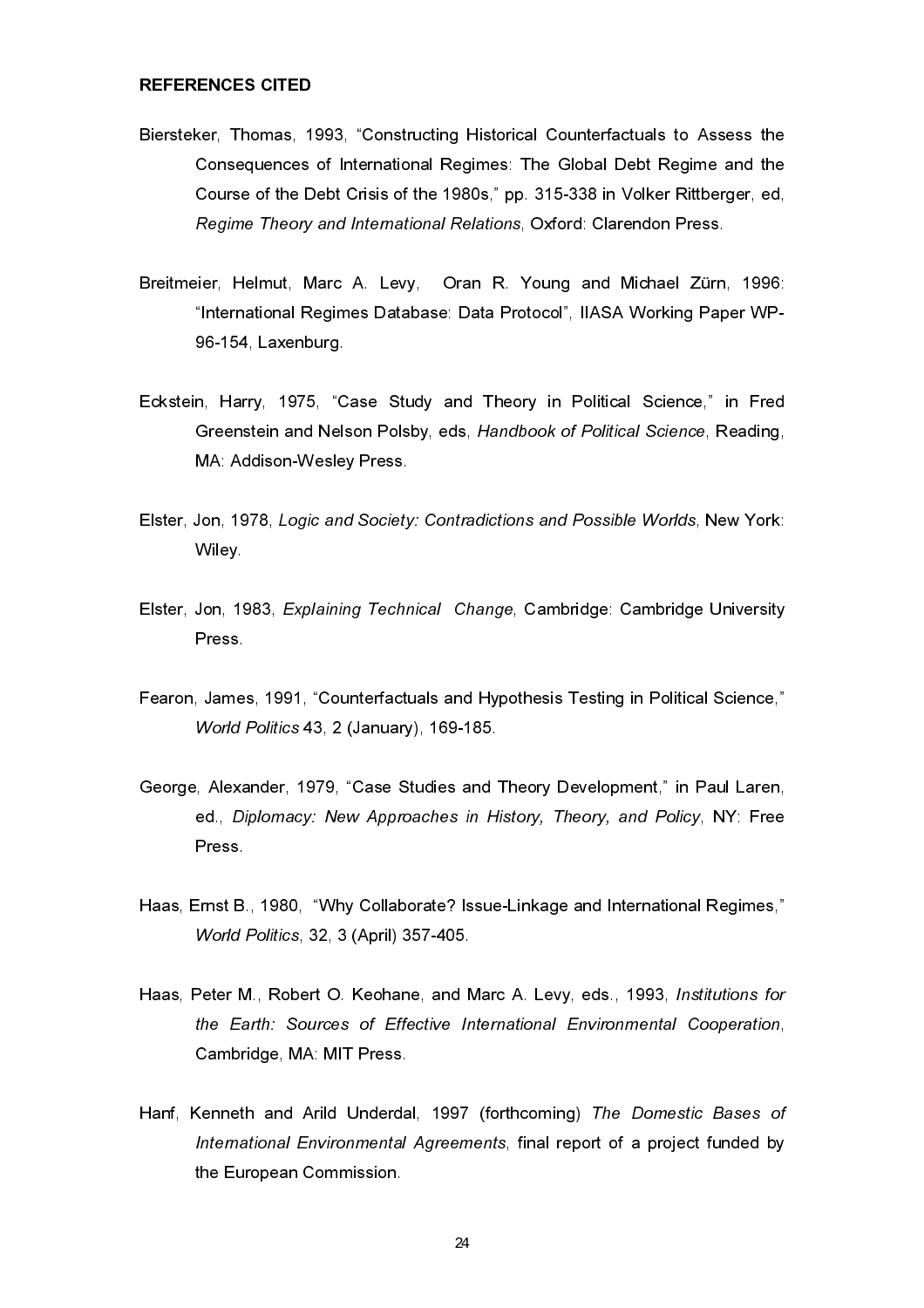- Jacobson, Harold K. and Edith Brown Weiss, 1995, "Strengthening Compliance with International Environmental Accords: Preliminary Observations from a Collaborative Project," Global Governance 1, 2, 119-148.
- Keohane, Robert O. and Marc A. Levy, eds, 1996, Institutions for Environmental Aid: Pitfalls and Promise, Cambridge, MA: MIT Press.
- King, Gary, Robert O. Keohane, and Sidney Verba, 1994, Designing Social Inquiry : Scientific Inference In Qualitative Research, Princeton, N.J. : Princeton University Press.
- Krasner, Stephen D., 1983, International Regimes, Ithaca, NY: Cornell University Press.
- Krasner, Stephen D., 1985, Structural Conflict: The Third World Against Global Liberalism, Berkeley: University of California Press.
- Levy, Marc A. and Oran R. Young, 1994, "The Effectiveness of International Regimes," paper presented at annual convention of the International Studies Association, Washington DC (29 March-1 April).
- Levy, Marc A., Oran R. Young, and Michael Zürn, 1995, "The Study of International Regimes," European Journal of International Relations 1,3 (Fall), 267-330.
- Lijphardt, Arend, 1975: "The Comparable Cases Strategy in Comparative Research," Comparative Political Studies 8:2 (1975), 158-177.
- Mitchell, Ronald B., 1994, Intentional Oil Pollution at Sea: Environmental Policy and Treaty Compliance, Cambridge, MA: MIT Press.
- Rittberger, Volker, ed, 1990, International Regimes in East-West Politics, London: Pinter.
- Rittberger, Volker, ed, 1993, Regime Theory and International Relations, Oxford: Clarendon Press.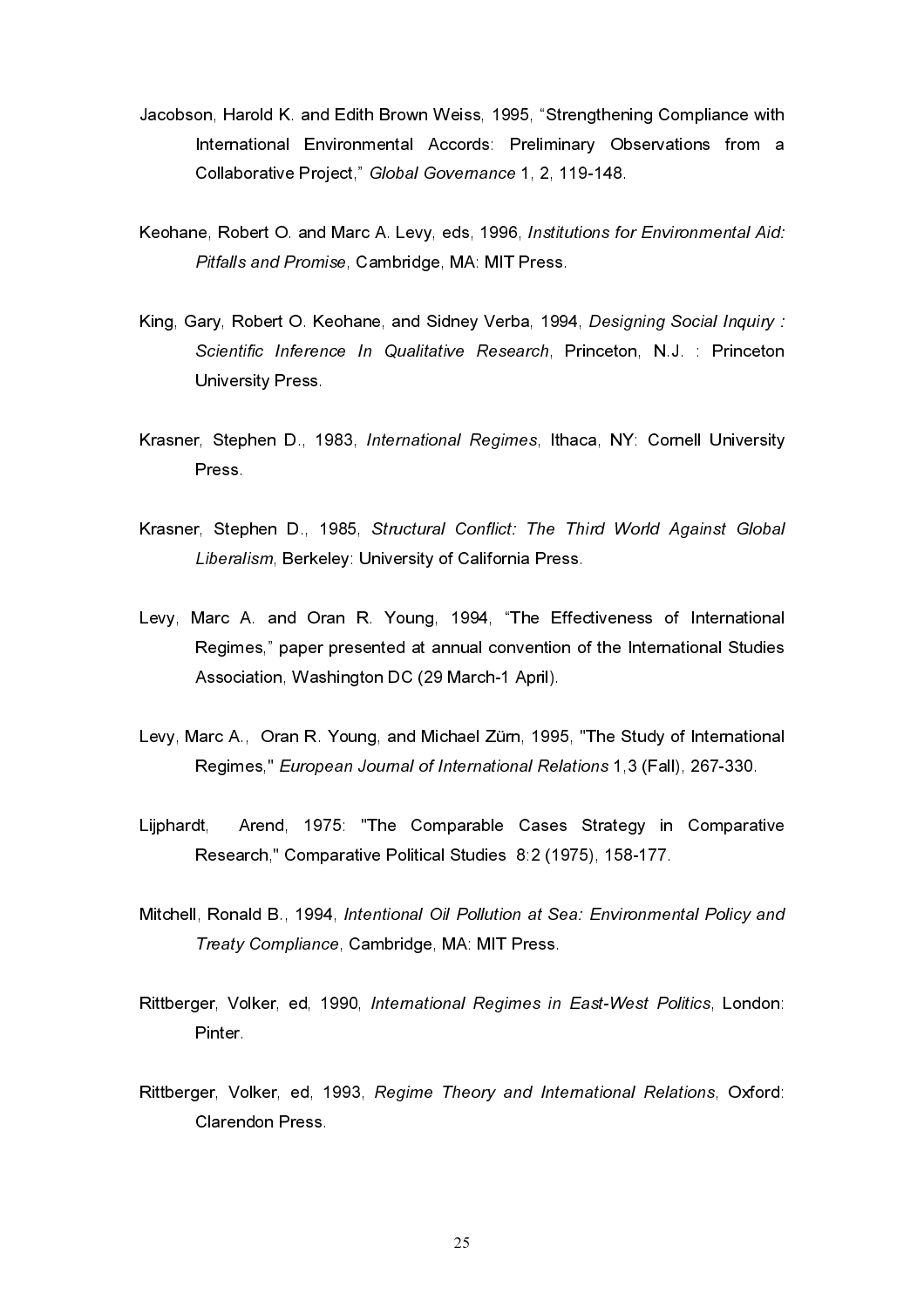- Victor, David, Kal Raustiala, and Gene Skolnikoff, eds, 1997 (forthcoming), Implementation and Effectiveness of International Environmental Commitments, Cambridge: The MIT Press
- Wettestad, Jorgen and Steinar Andresen, 1991, The Effectiveness of International Resource Cooperation: Some Preliminary Findings, Oslo: Fritdjof Nansen Institute.
- Young, Oran R., 1989, International Cooperation: Building Regimes for Natural Resources and the Environment, Ithaca, NY: Cornell University Press.